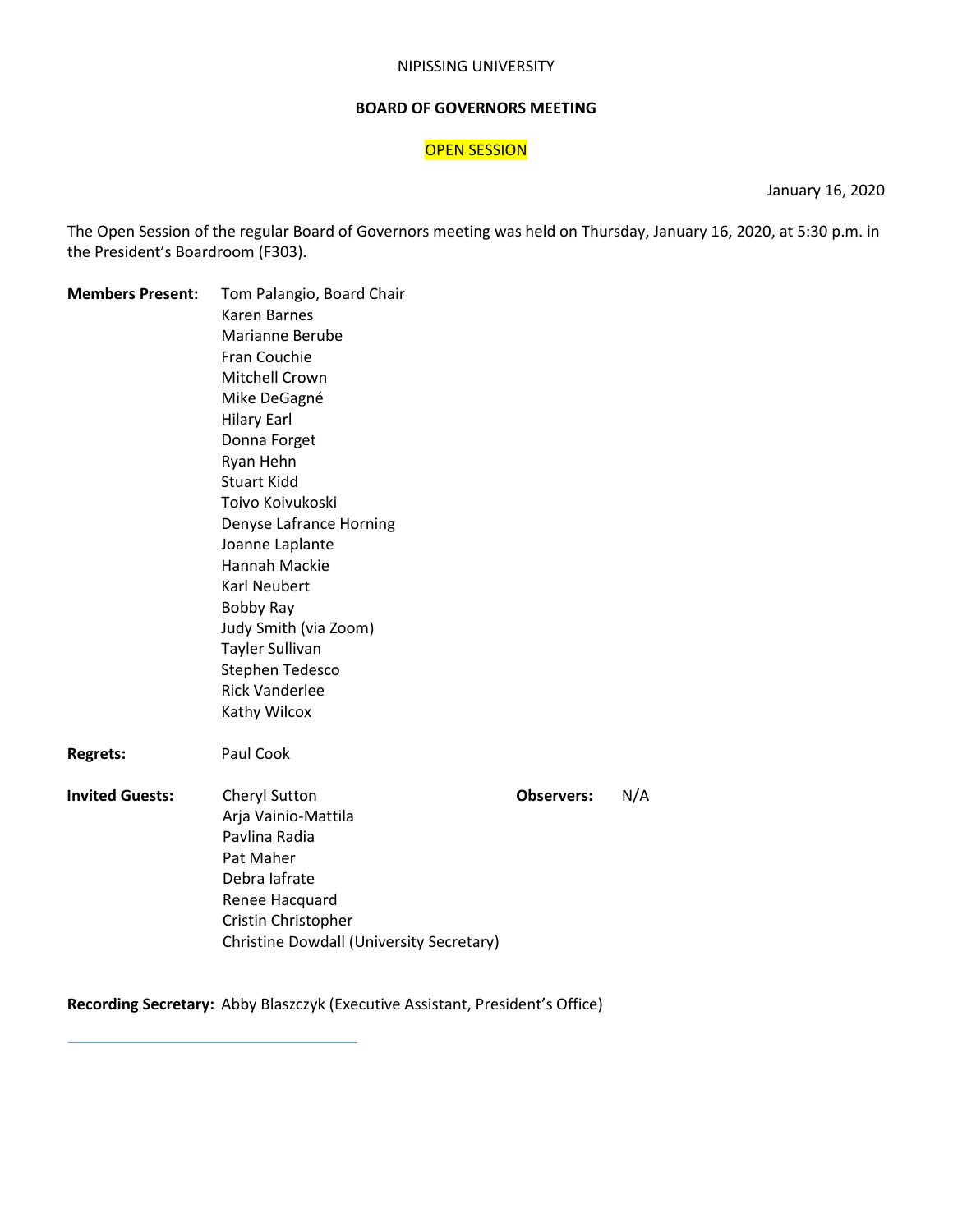#### **1. Call to Order/Land Acknowledgment**

The meeting was called to order at 5:34 p.m. The Board Chair offered a traditional land acknowledgement.

#### **2. Declaration of Conflict of Interest**

The Board Chair called for conflicts of interest concerning any of the agenda items. No such declarations were made.

#### **3. Use of Recording and/or Broadcasting Devices**

The Board Chair reminded everyone that the use of recording and/or broadcasting devices is prohibited during the meeting.

#### **4. Consent Agenda**

The following items were included on the consent agenda:

- i. Adoption of the September 12, 2019, Minutes (Open Session);
- ii. Adoption of the November 14, 2019, Minutes (Open Session);
- iii. For Information Only
	- (a) Committee Reports
		- 1. Audit & Finance Committee
	- (b) Reports from Other Committees
		- 1. Alumni Advisory Board
		- 2. Nipissing University Indigenous Council on Education

Resolution 2020-01-01: *That the items included on the January 16, 2020, consent agenda for the open session of the Board of Governors meeting be adopted as circulated.*

> *Moved by Stuart Kidd; seconded by Marianne Berube. Carried.*

#### **5. Adoption of Regular Agenda**

Resolution 2020-01-02: *That the Board of Governors adopt the January 16, 2020, open session meeting agenda as circulated.*

> *Moved by Karen Barnes; seconded by Ryan Hehn. Carried.*

# **6. Chair's Remarks**

The Board Chair welcomed new Board members Mitchell Crown, Nipissing University Alumni Board representative, and Donna Forget, Nipissing University Indigenous Council on Education representative.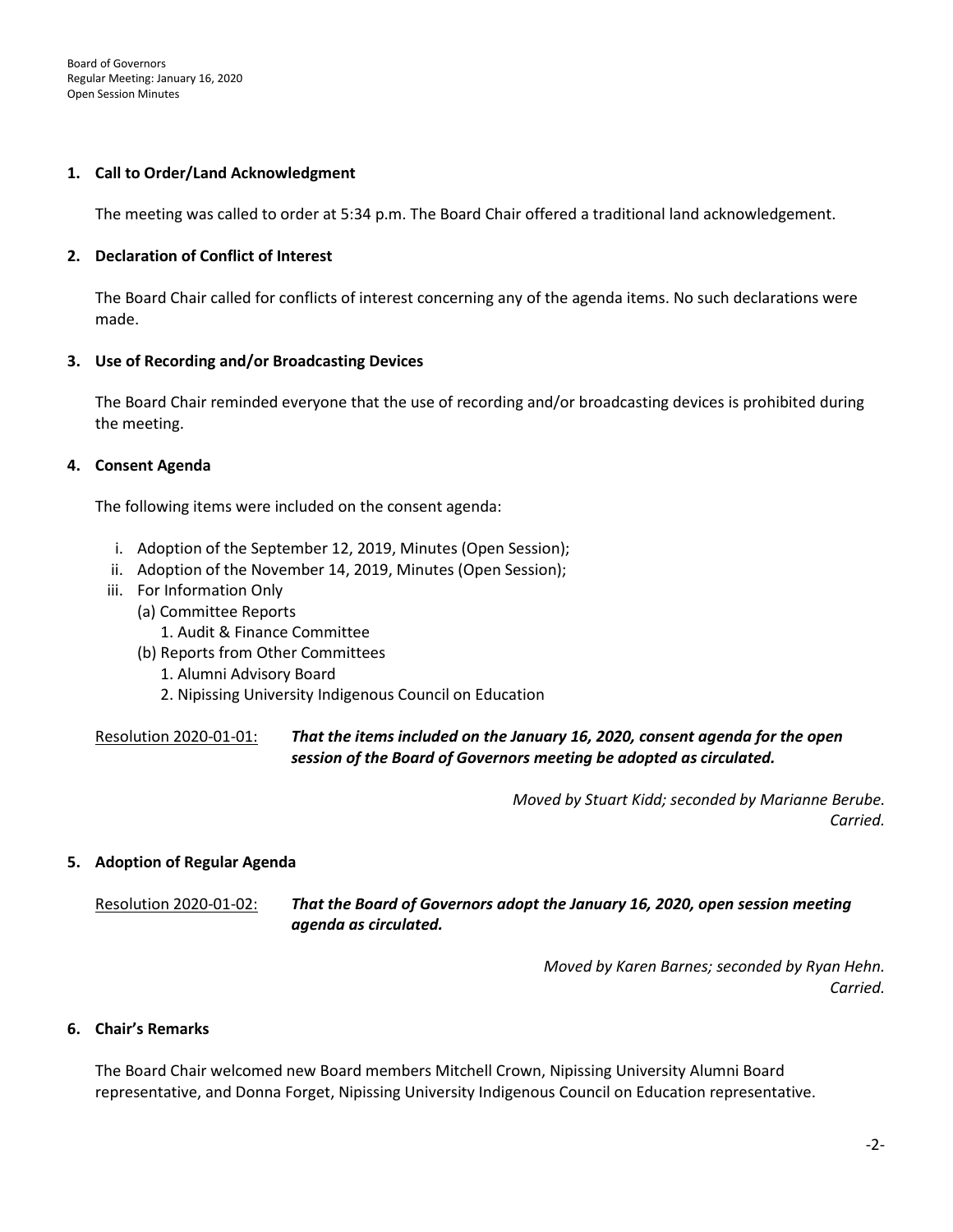# **7. Presentation** – *Dr. Hilary Earl, Professor, Faculty of Arts & Science: Murder on the Beach*

Dr. Hilary Earl, Professor of Modern European History and Genocide Studies, provided a powerful presentation on her extensive research of the Nazi Holocaust. Her most recent project, "Murder on the Beach," is a case study on the Einsatzgruppen executions, with particular focus on the executions in Liepaja, Latvia in 1941. Through the use of witness accounts, testimonies and photographs, Dr. Earl's research will work to reclaim the histories of the victims.

# **8. Chancellor's Remarks**

No remarks.

# **9. President's Remarks**

The President extended his condolences to the University community on the recent death of a Nipissing University student. Dr. DeGagné expressed his gratitude to Dr. Casey Phillips and his team on the outstanding support given to family and friends.

President DeGagné highlighted a number of activities since the Board last met, including the Academic All-Canadian breakfast, which celebrates those student athletes who achieve an academic standing of 80% or better while playing on a varsity team. Other items the President highlighted included the arrival of 16 international students in January, the continuing collaborative work being done with OCADU and the University of Ottawa on a variety of programs, and ongoing discussions that are taking place with the McConnell Foundation. In response to a Board member's request for clarity on the purpose of the McConnell Foundation, Dr. DeGagné explained that the foundation develops and applies innovative approaches to social, cultural, economic and environmental challenges through granting and investing with partners and the public.

A listing of the President's many activities for the November 2019 to January 2020 period will be appended to these minutes.

# **10. Vice-President's Remarks**

**The Provost and Vice-President, Academic & Research** (PVPAR) spoke to the ongoing search for Indigenous scholars in various disciplines. A committee has been struck to assess the applicants and determine faculty needs within each department.

The PVPAR explained that internationalization efforts are ongoing, including continued recruitment efforts and working collaboratively with the city to ensure a welcoming and functional environment for international students and their families.

The PVPAR also reported that she and the VPFA had the opportunity to visit with Dr. Baiba Zarins, the Program Manager of the Scholar Practitioner Program (SPP), and representatives from each of the partnership institutions in Toronto. SPP is an innovative second degree nursing program for university graduates who wish to pursue nursing at the BScN level. The program is coming to a crossroads as the lease for the current space it occupies in Toronto comes to an end.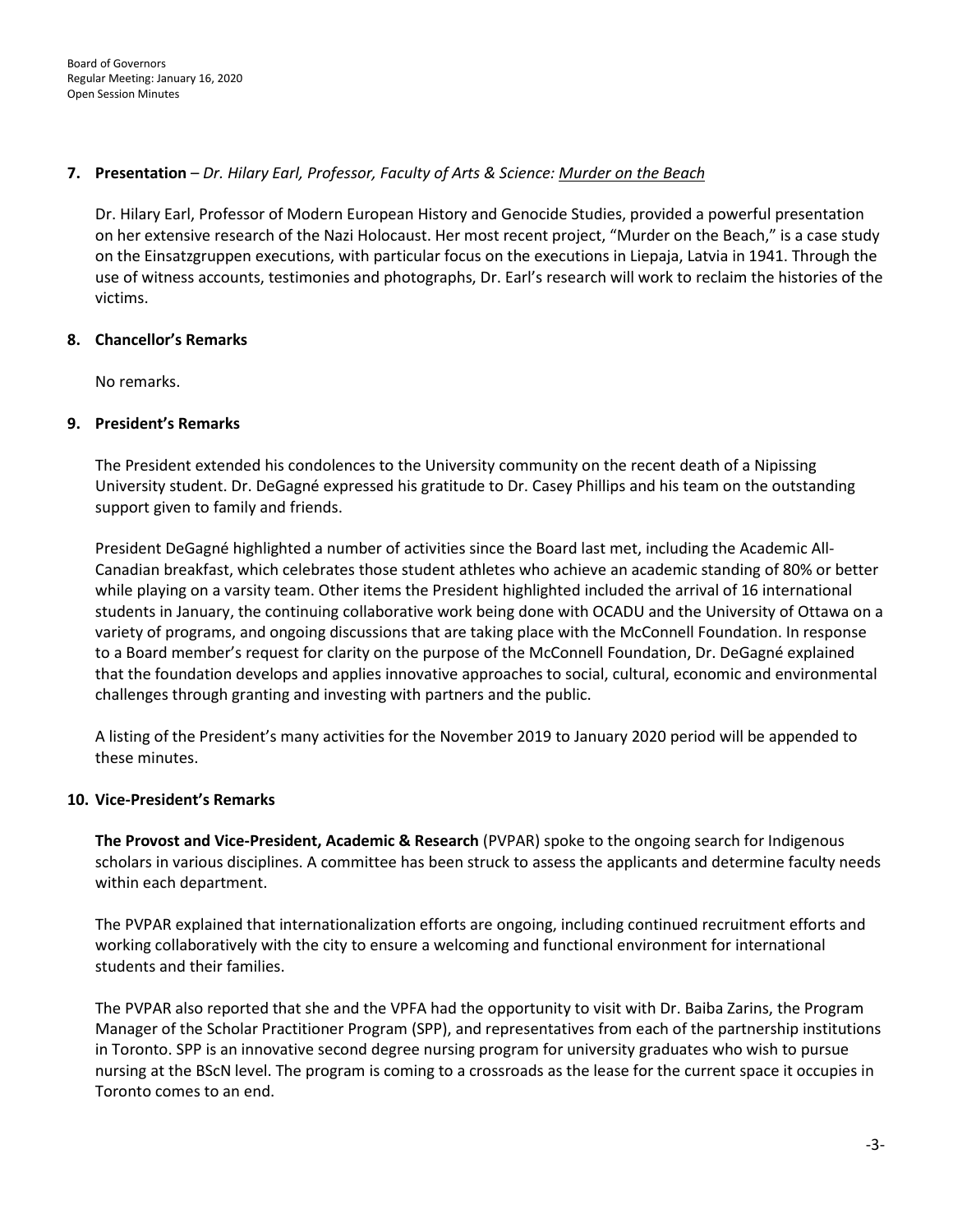The PVPAR reviewed the responsibilities of the Research Ethics Board (REB) as approved by the Tri-Council Standards, and the following motion was brought forward:

# Resolution 2020-01-03: *That the Board of Governors accepts the recommendation of the Provost and Vice-President, Academic & Research, to appoint the following individuals, with the terms as outlined, to the Research Ethics Board:*

- *Nancy Black, Executive Director, Library Services (3 year term: January 2020 – January 2023, renewable) – Administrative Representative*
- *Wayne Borody, Associate Professor, Faculty of Arts & Science (3 year term: January 2020 – January 2023, renewable) – Faculty Representative*
- *David Tabachnick, Professor, Faculty of Arts and Science (3 year term: January 2020 – January 2023, renewable) – Faculty Representative*

*Moved by Toivo Koivukoski; seconded by Stuart Kidd. Carried.*

**The Vice-President, Finance & Administration** (VPFA) reminded Board members of the upcoming Donor Social on February 4, 2020, at 1:00 p.m. The social will consist of a tour of the state-of-the-art Physical and Health Education laboratories at the R.J. Surtees Centre followed by light refreshments.

# **11. Deans' Remarks**

**The Dean of Arts & Science** was pleased to announce they received 56 applications for a Political Science tenure track position. She also noted the recent success of an app created by four fourth-year students for 5-0 Taxi Cab service. The app, which will be used as GPS tracking for the cab company, will be marketed through a Nipissing University Marketing course.

**The Dean of Teaching** invited all Board members to attend the launch of the Teaching Hub on February 6<sup>th</sup>, 2020, at 1:00 p.m. He also spoke to the ongoing work on national award dossiers being completed for one faculty member and five students. Collaborations with Laurentian, Lakehead, Algoma and Trent are continuing in an effort to work collectively on teaching and learning.

# **12. Enrolment Update –** *Registrar*

As of January 10, headcount and FTE's are both ahead of last year's numbers. Admissions are slightly down by approximately 5% but numbers are expected to fluctuate as applications continue to come in. The focus will now be shifted to converting applicants to students.

A request was made to revisit the campus tour bursaries that currently can't be utilized by international students. The Registrar noted that a complete overhaul of scholarships, bursaries and policies is underway in order to make these more accessible for international students. A question was then raised regarding recruitment for Indigenous Education programs. The Registrar's Office works closely with the Office of Indigenous Initiatives to support recruitment efforts for Indigenous education programs.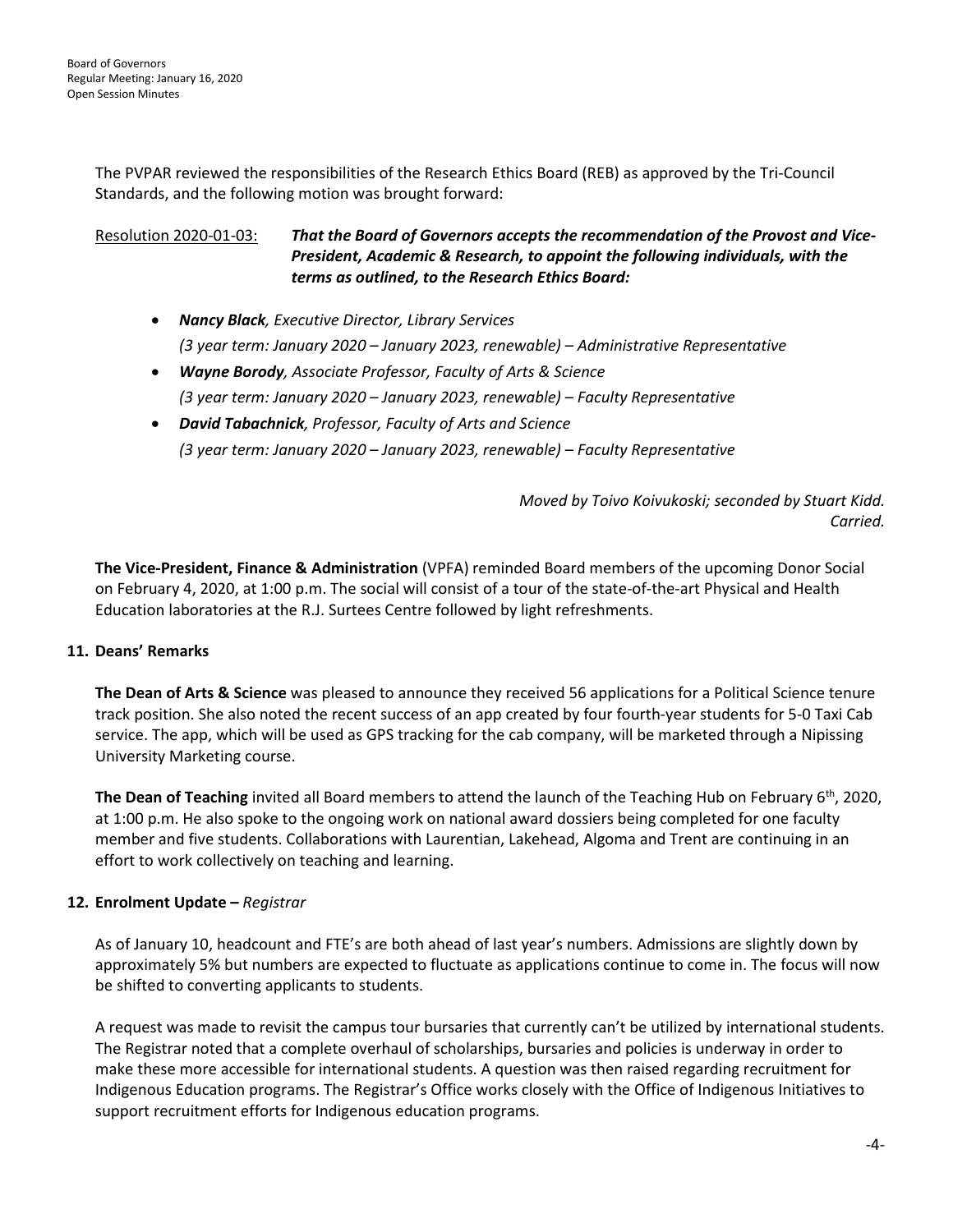#### **13. Question Period**

A Board member asked for clarification regarding the Tim Horton's renovation discussed at the Audit and Finance Committee. Due to franchise regulations, the campus Tim Horton's requires a facilities upgrade, and Nipissing University and Canadore College will be sharing the cost of the renovations.

# **14. Committee Reports**

# Executive Committee

The process for reappointing the Chancellor is currently underway, and the Board is required to have four members sit on the committee. As such, the following motion was brought forward:

# Resolution 2020-01-04: *That the Board of Governors accepts the recommendation of the Executive Committee to appoint the following individuals to the Chancellor's Selection Committee: Tom Palangio (Board Chair); Karen Barnes (Board Vice-Chair); Karl Neubert (Board Vice-Chair Pro Tem); and Marianne Berube (Chair of the University Governance Committee).*

*Moved by Mike DeGagné; seconded by Fran Couchie Carried.*

# **15. Board Representatives on Other Committees/Bodies**

# • **Nipissing University Student Union**

The President of NUSU invited the Board to submit nominations for the Dave Marshall Awards which are given out to full-time students who have demonstrated leadership, initiative, commitment and an ability to motivate and influence others toward the betterment of Nipissing University. Nominations are due by January 31, 2020.

A new "Spirit Week" initiative, which will showcase different groups and feature student artwork, student research, etc., was highlighted as well.

In response to a question about when the new Student Centre might be available for a tour, the NUSU President responded that she is hopeful that a tour may be possible in time for the next meeting of the Board.

# • **Academic Senate**

No Report.

# • **Joint Committee of the Board and Senate on Governance**

The Joint Committee met on December 13, 2019, and the results of those discussions will be brought forward to the University Governance Committee of the Board in February.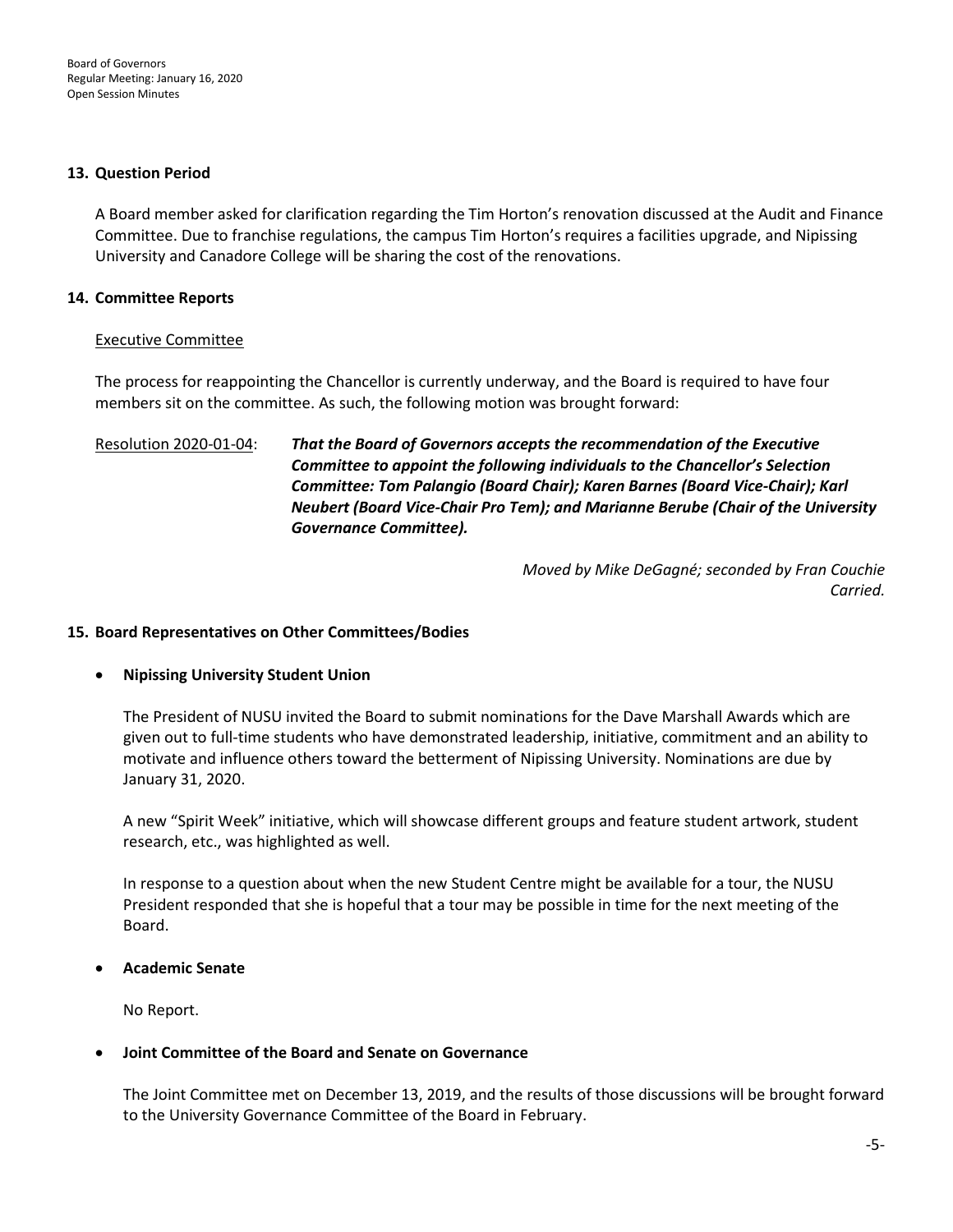Board of Governors Regular Meeting: January 16, 2020 Open Session Minutes

#### **16. Other Business**

No other business was discussed.

#### **17. Next Meeting Dates/Adjournment**

The next regular Committee Day is scheduled for February 10, 2020.

The next regular meeting of the Board of Governors is scheduled for March 12, 2020.

Resolution 2020-01-05: *That the Open Session of the Board of Governors' regular meeting now adjourn.*

\_\_\_\_\_\_\_\_\_\_\_\_\_\_\_\_\_\_\_\_\_\_\_\_\_\_\_\_\_\_\_\_\_\_\_\_\_\_\_\_\_\_ \_\_\_\_\_\_\_\_\_\_\_\_\_\_\_\_\_\_\_\_\_\_\_\_\_\_\_\_\_\_\_\_\_\_\_\_\_\_

*Moved by Karen Barnes; seconded by Hannah Mackie Carried.*

Open session adjourned at 7:06 p.m.

President & Vice-Chancellor/Secretary of the Board Board Board Chair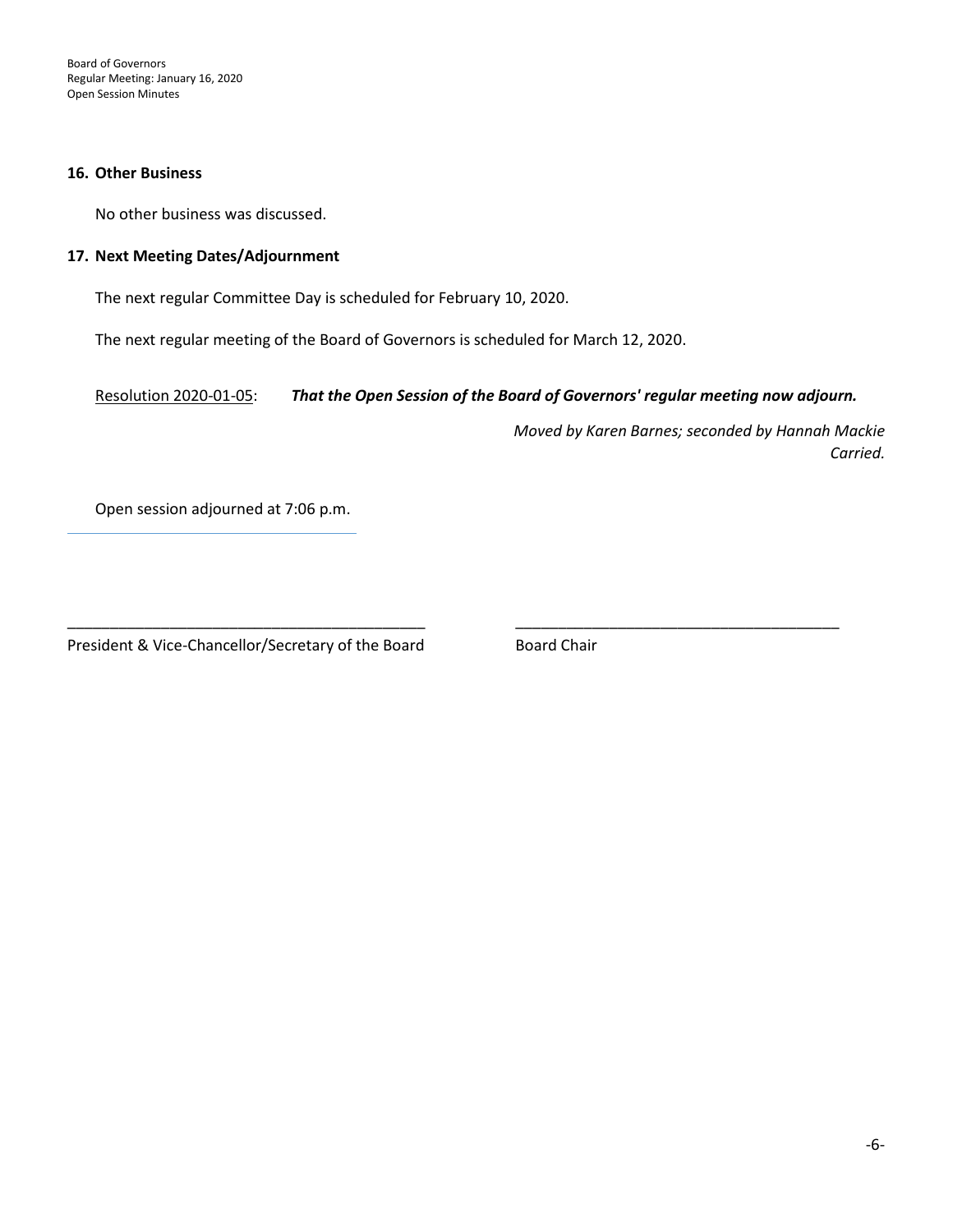# **President's Update**

# **Sampling of Activities and Events: November 15, 2019 – January 16, 2020**

# **Campus**

- Board of Governors Holiday Gathering
- Understanding Reconciliation (Address to Dr. Peltier's Class)
- National Day of Remembrance and Action on Violence Against Women
- Academic All-Canadian Breakfast
- City Research Tour
- President's Welcome Back Pancake Breakfast
- International Students Welcome
- Men's Hockey Military Appreciation Day

# **Community**

- Breakfast meeting with the Mayor
- AIDS Committee World AIDS Day
- Invest North Bay Event
- Meeting with Col. Lachapelle
- Meeting with Mayor Al McDonald& Benton Leong
- Anishinabek Nation & NIPU Meeting
- Media Conference: Men's & Women's Military Appreciation Game

# **Meetings**

- Honorary Degrees Committee
- Special Executive Committee Meeting
- Teleconference with Canadian Roots Exchange
- Brainstorming Session: McConnell Foundation
- Meeting with Hannah Mackie & Deb Iafrate
- Committee Day
- Meeting with Louise Bradley Mental Health Commission
- Meeting with James Lahey University of Ottawa
- Joint Committee of the Board and Senate
- Meeting with Carole Richardson, Cheryl Sutton
- Meeting with Tanya Lukin-Linklater OII
- Decanal Search meeting
- UMG Meeting
- McConnell Pre-Meeting
- OUA Prep meeting
- Ryan Land
- Executive Group Meeting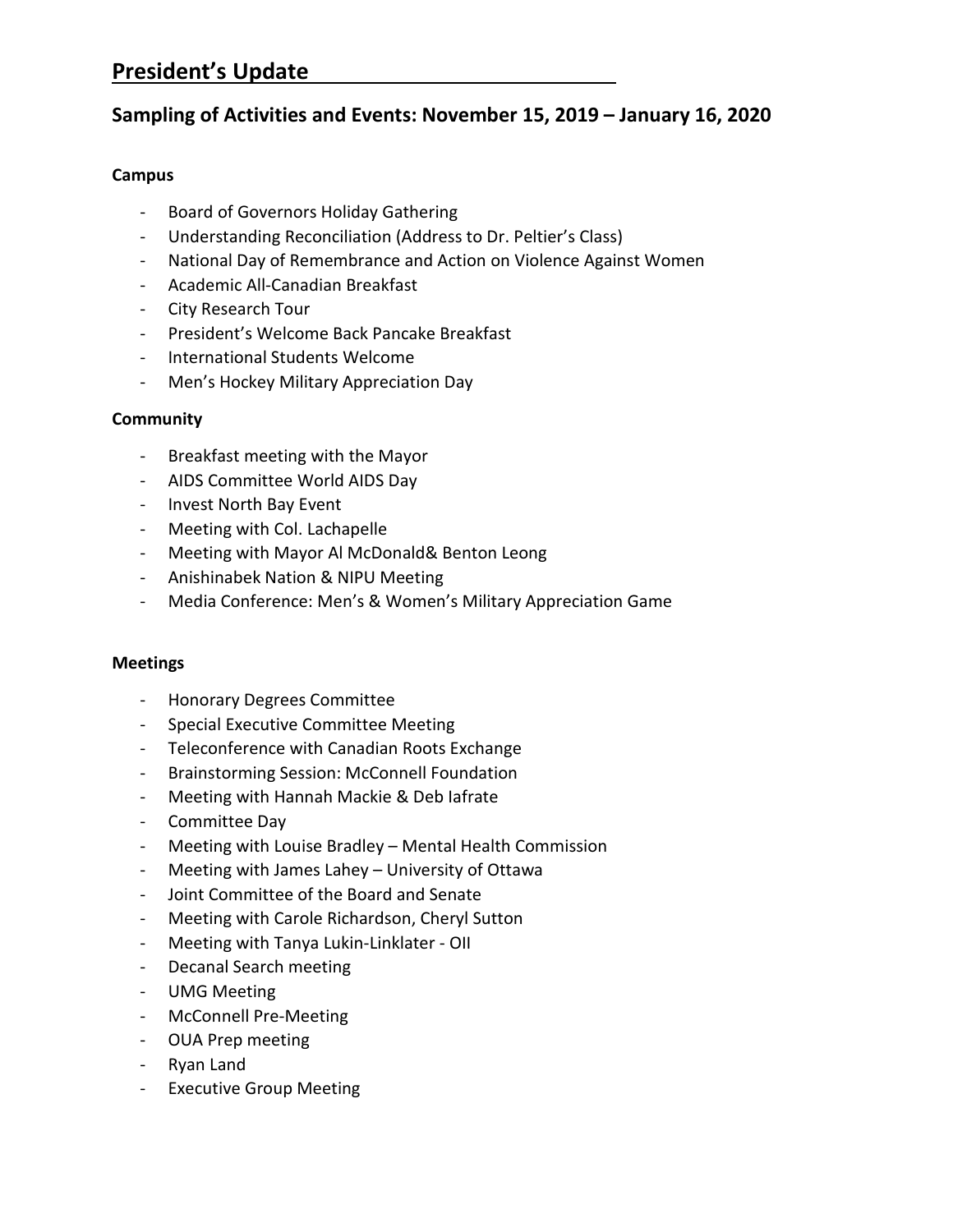- Hannah Mackie
- Senate Executive
- SPP Discussion
- Coffee with Tom Curry and Len
- Board Meeting

# **Government**

- Pre-Executive Heads Call
- Driving Regional Economic Development: Talent, Innovation and Opportunity (COU)
- Meeting with MPP Fedeli
- COU: Joint meeting of Council Chairs and Executive Heads
- COU: Executive Heads Roundtable
- FRAYME Board of Directors call
- FRAYME Board Meeting
- Call with NRCAN
- FRAYME Governance Committee Meeting
- DAC Teleconference
- Call with Shauna MacEachran: FRAYME

# **Collaboration**

- OCADU Teleconference
- Reconciliation in Post-Secondary Lab Videocall
- Meeting at Garden River
- Cohort XIII: UOttawa Certificate

# **Research / Other**

- Enterprise Risk Management Interview
- Call with Globe & Mail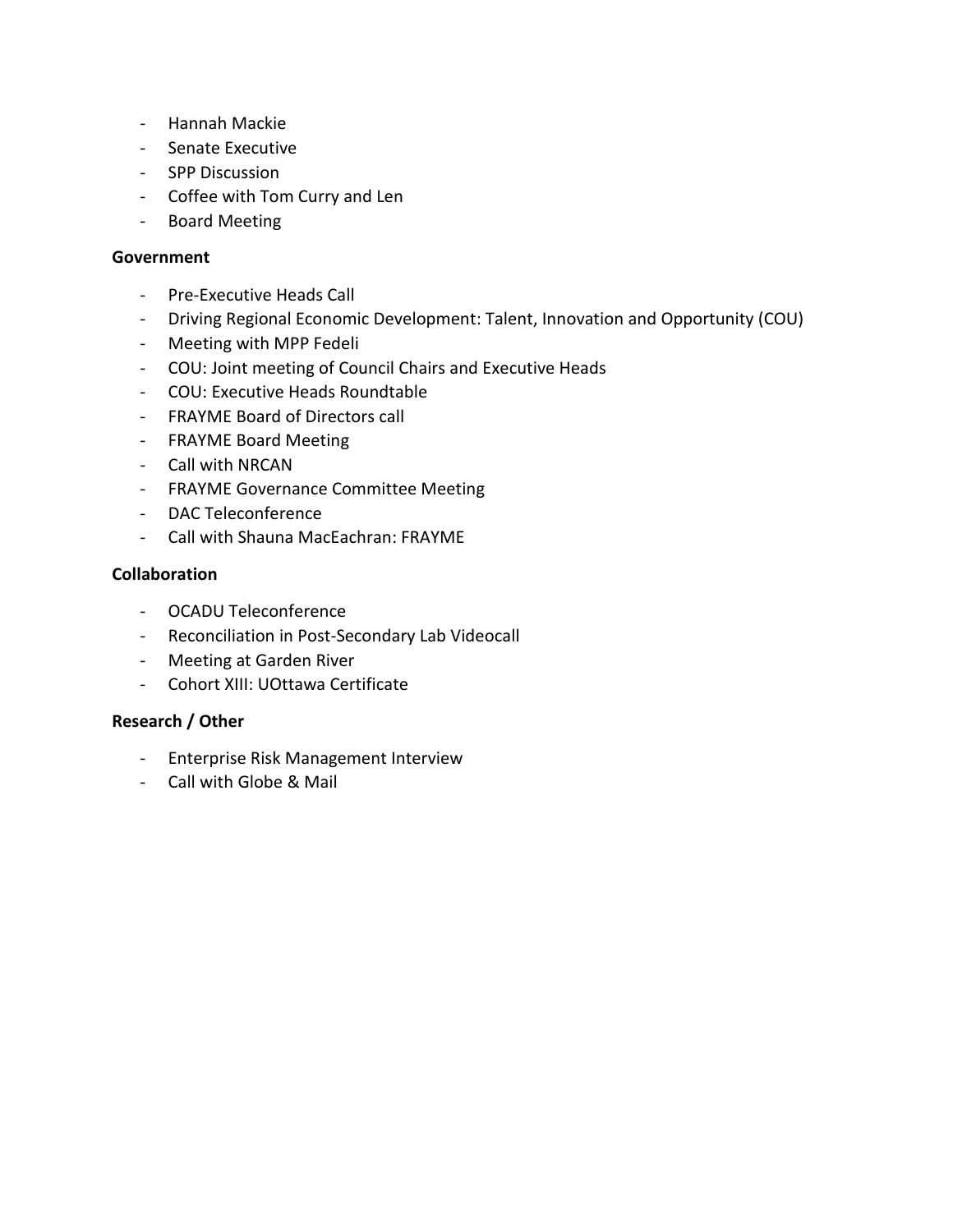# **NIPISSING UNIVERSITY BOARD OF GOVERNORS MEETING**

# OPEN SESSION

January 16, 2020

5:30 p.m. – Nipissing University Board Room (F303)

# **AGENDA**

\_\_\_\_\_\_\_\_\_\_\_\_\_\_\_\_\_\_\_\_\_\_\_\_\_\_\_\_\_\_\_\_\_\_\_\_\_\_\_\_\_\_\_\_\_\_\_\_\_\_\_\_\_\_\_\_\_\_\_\_\_\_\_\_\_\_\_\_\_\_\_\_\_\_\_\_\_\_\_\_\_\_\_\_\_\_\_\_\_\_

**Zoom Connection for Virtual Attendance: https://zoom.us/j/444605452**

- **1. Call to Order/Land Acknowledgement**
- **2. Declaration of Conflict of Interest**
- **3. Use of Recording and/or Broadcasting Devices**

#### **4. Consent Agenda**

- i. Adoption of the September 12, 2019, Minutes (Open Session);
- ii. Adoption of the November 14, 2019, Minutes (Open Session);
- iii. For Information Only
	- (a) Committee Reports
		- 1. Audit & Finance Committee
	- (b) Reports from Other Committees
		- 1. Alumni Advisory Board
		- 2. Nipissing University Indigenous Council on Education

Resolution: *That the items included on the January 16, 2020, consent agenda for the Open Session of the Board of Governors meeting be adopted as circulated.*

#### **5. Adoption of Regular Agenda**

Resolution: *That the Board of Governors adopt the January 16, 2020, Open Session regular agenda as circulated.*

#### **6. Chair's Remarks**

- **7. Presentation** *– Dr. Hilary Earl, Professor, Faculty of Arts & Science: Murder on the Beach*
- **8. Chancellor's Remarks**
- **9. President's Remarks**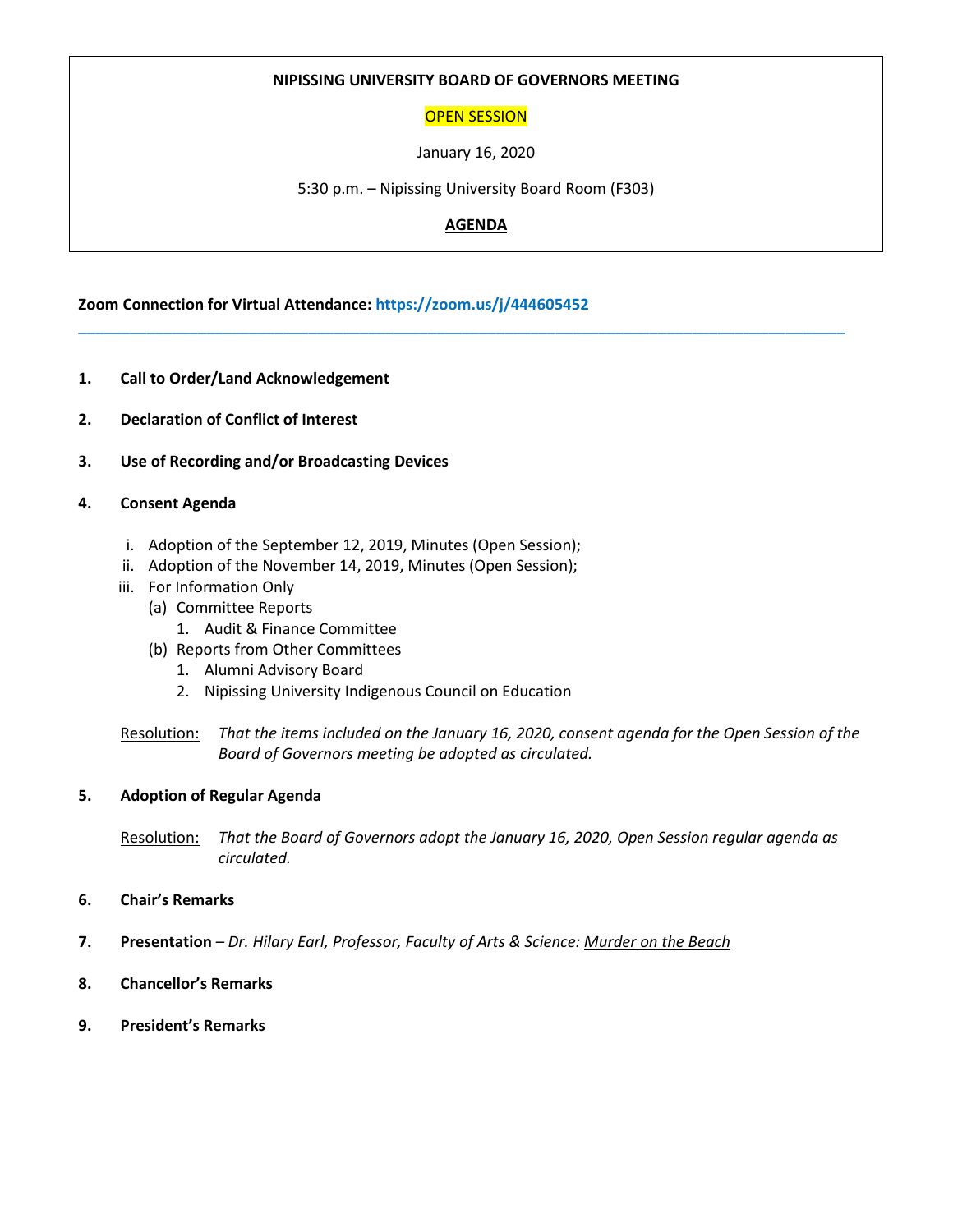Board of Governors' Meeting AGENDA – Open Session January 16, 2020

#### **10. Vice-President's Remarks**

- Provost and Vice President, Academic & Research
- Vice-President, Finance & Administration
- Assistant Vice-President, Students
- **11. Deans' Remarks**
- **12. Enrollment Update** *– Registrar*
- **13. Question Period**
- **14. Committee Reports**

#### Executive Committee

#### **15. Board Representatives on Other Committees/Bodies**

- Nipissing University Student Union
- Academic Senate
- Joint Committee of the Board and Senate on Governance

# **16. Other Business**

# **17. Next Meeting Dates/Adjournment**

Resolution: *That the Open Session of the Board of Governors' regular meeting now adjourn.*

Time: \_\_\_\_\_\_\_\_\_\_

Resolution: *That the Board of Governors accepts the recommendation of the Executive Committee to appoint the following individuals to the Chancellor's Selection Committee: Tom Palangio (Board Chair); Karen Barnes (Board Vice-Chair); Karl Neubert (Board Vice-Chair Pro Tem); and Marianne Berube (Chair of the University Governance Committee).*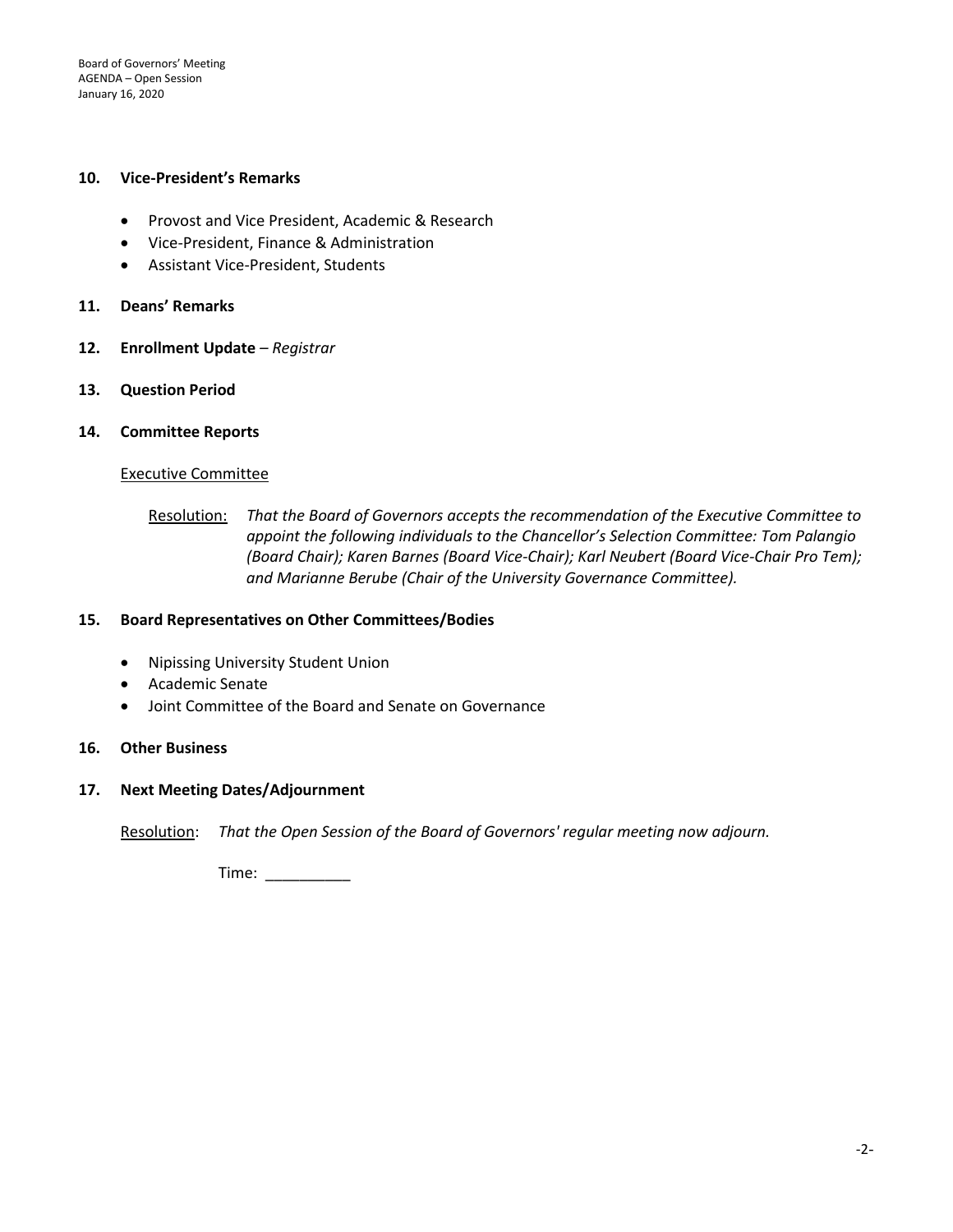#### NIPISSING UNIVERSITY

# **BOARD OF GOVERNORS MEETING**

#### OPEN SESSION

September 12, 2019

The Open Session of the regular Board of Governors meeting was held on Thursday, September 12, 2019, at 5:30 p.m. in the President's Boardroom (F303).

| <b>Members Present:</b>                   | Tom Palangio, Board Chair                       |                   |     |  |  |  |  |  |  |  |  |  |
|-------------------------------------------|-------------------------------------------------|-------------------|-----|--|--|--|--|--|--|--|--|--|
| <b>Regrets:</b><br><b>Invited Guests:</b> | Karen Barnes                                    |                   |     |  |  |  |  |  |  |  |  |  |
|                                           | Fran Couchie                                    |                   |     |  |  |  |  |  |  |  |  |  |
|                                           | Mike DeGagné                                    |                   |     |  |  |  |  |  |  |  |  |  |
|                                           | Ryan Hehn                                       |                   |     |  |  |  |  |  |  |  |  |  |
|                                           | Rose Jawbone (via Zoom)                         |                   |     |  |  |  |  |  |  |  |  |  |
|                                           | <b>Stuart Kidd</b>                              |                   |     |  |  |  |  |  |  |  |  |  |
|                                           | Toivo Koivukoski                                |                   |     |  |  |  |  |  |  |  |  |  |
|                                           | Denyse Lafrance Horning                         |                   |     |  |  |  |  |  |  |  |  |  |
|                                           | Joanne Laplante                                 |                   |     |  |  |  |  |  |  |  |  |  |
|                                           | Hannah Mackie                                   |                   |     |  |  |  |  |  |  |  |  |  |
|                                           | <b>Karl Neubert</b>                             |                   |     |  |  |  |  |  |  |  |  |  |
|                                           | Jade Nighbor                                    |                   |     |  |  |  |  |  |  |  |  |  |
|                                           | Bobby Ray                                       |                   |     |  |  |  |  |  |  |  |  |  |
|                                           | <b>Judy Smith</b>                               |                   |     |  |  |  |  |  |  |  |  |  |
|                                           | <b>Tayler Sullivan</b>                          |                   |     |  |  |  |  |  |  |  |  |  |
|                                           | Stephen Tedesco                                 |                   |     |  |  |  |  |  |  |  |  |  |
|                                           | <b>Rick Vanderlee</b>                           |                   |     |  |  |  |  |  |  |  |  |  |
|                                           | Kathy Wilcox                                    |                   |     |  |  |  |  |  |  |  |  |  |
|                                           | Paul Cook                                       |                   |     |  |  |  |  |  |  |  |  |  |
|                                           | Marianne Berube                                 |                   |     |  |  |  |  |  |  |  |  |  |
|                                           | Marcus Tignanelli                               |                   |     |  |  |  |  |  |  |  |  |  |
|                                           | Cheryl Sutton                                   | <b>Observers:</b> | N/A |  |  |  |  |  |  |  |  |  |
|                                           | Arja Vainio-Mattila                             |                   |     |  |  |  |  |  |  |  |  |  |
|                                           | Renee Hacquard                                  |                   |     |  |  |  |  |  |  |  |  |  |
|                                           | <b>Casey Phillips</b>                           |                   |     |  |  |  |  |  |  |  |  |  |
|                                           | Debra lafrate                                   |                   |     |  |  |  |  |  |  |  |  |  |
|                                           | Jim McAuliffe                                   |                   |     |  |  |  |  |  |  |  |  |  |
|                                           | Pavlina Radia                                   |                   |     |  |  |  |  |  |  |  |  |  |
|                                           | Carole Richardson                               |                   |     |  |  |  |  |  |  |  |  |  |
|                                           | Charlotte Foster (NUSU Observer)                |                   |     |  |  |  |  |  |  |  |  |  |
|                                           | <b>Christine Dowdall (University Secretary)</b> |                   |     |  |  |  |  |  |  |  |  |  |

**Recording Secretary:** Abby Blaszczyk (Administrative Assistant, President's Office)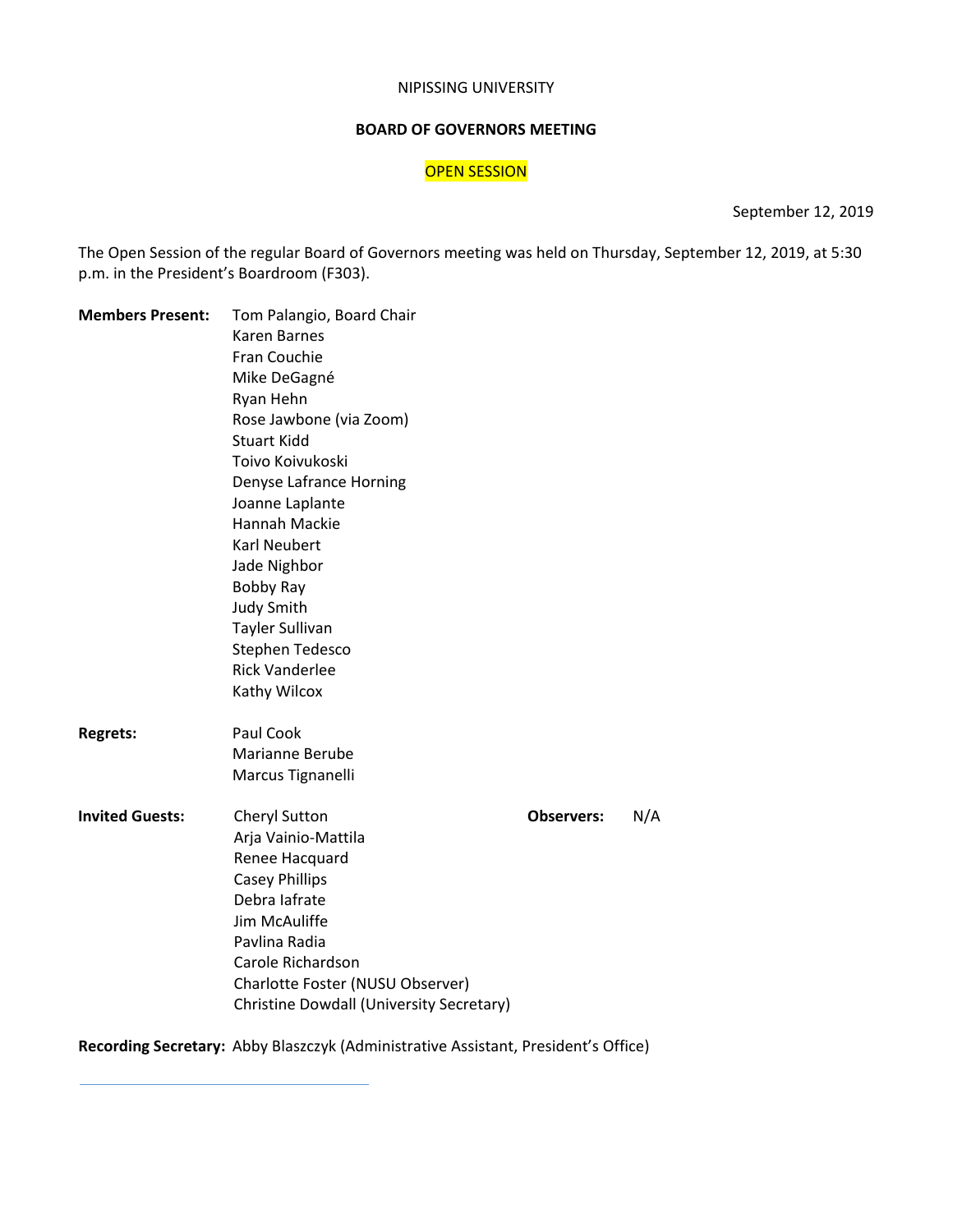#### **1. Call to Order/Land Acknowledgment**

The meeting was called to order at 5:30 p.m. The Board Chair offered a traditional land acknowledgement.

#### **2. Declaration of Conflict of Interest**

The Board Chair called for conflicts of interest concerning any of the agenda items. No such declarations were made.

#### **3. Use of Recording and/or Broadcasting Devices**

The Board Chair reminded everyone that the use of recording and/or broadcasting devices is prohibited during the meeting.

#### **4. Consent Agenda**

The following items were included on the consent agenda:

i. Adoption of the June 6, 2019, Minutes (Open Session)

# Resolution 2019-09-01: *That the items included on the September 12, 2019, consent agenda for the Open Session of the Board of Governors meeting be adopted as circulated.*

*Moved by Hannah Mackie; seconded by Karen Barnes. Carried.* 

# **5. Adoption of Regular Agenda**

Resolution 2019-09-02: *That the Board of Governors adopt the September 12, 2019, open meeting agenda as circulated.*

> *Moved by Ryan Hehn; seconded by Fran Couchie. Carried.*

#### **6. Chair's Remarks**

The Board Chair welcomed members of the Board to a new academic year and extended his thanks for their continued commitment to Nipissing University.

#### **7. Presentation of Draft Audited Financial Statements –** *Cheryl Sutton, VPFA*

The Vice-President, Finance & Administration noted that KPMG provided a clean opinion on the financial statements. The VPFA delivered a high-level review of the statements, explaining that a detailed review was conducted at the September meeting of the Audit & Finance Committee. Following the review, the following resolution was put forward: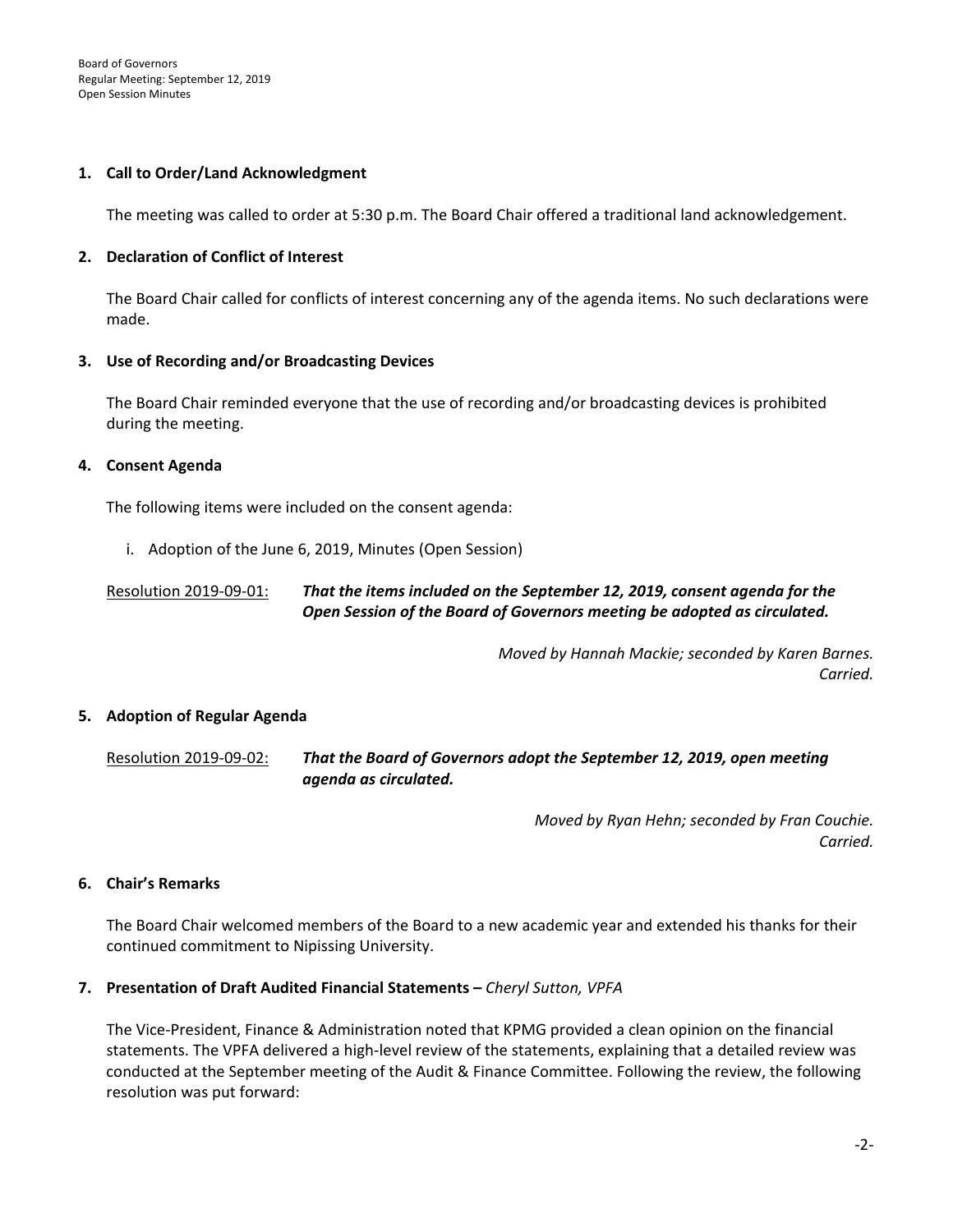# Resolution 2019-09-03: *That the Board of Governors accept the recommendation of the Audit & Finance Committee to approve the Consolidated Audited Financial Statements for the year ended April 30, 2019, as presented.*

*Moved by Karen Barnes; seconded by Judy Smith. Carried.*

#### **8. Chancellor's Remarks**

No report.

#### **9. President's Remarks**

The President announced the passing of a Nipissing University Masters student and Laker's athlete. As the student was just days from defending her thesis, the Senate Executive approved the granting of her Master of Science degree in Kinesiology posthumously.

President DeGagné highlighted several activities since the Board last met, including the completion of Nipissing University's first Summer Indigenous Institute, a month-long program that offered an academic transition to Indigenous students who were entering university at Nipissing, Lakehead, Algoma or Laurentian this fall. Other items of interest he touched on included his participation in a Universities Canada led event entitled Perspectives on Reconciliation, the success of this year's annual Board Retreat that saw a presentation from key note speaker Ralph Nilson (former President of Vancouver Island University), the President's participation in a citizenship ceremony in Sudbury where several individuals from various parts of the world were sworn in as new Canadians, and the upcoming launch of the President's Steering Campaign Committee, a group of individuals who, together, will provide advice and support as the University's fundraising campaign builds momentum.

# **10. Vice-President's Remarks**

**The Provost and Vice-President, Academic & Research** (PVPAR) spoke to the development of the institution's first strategic enrollment plan, which has seen participation from Deans, the Registrar's Office, Institutional Planning and members of both faculties. She described the process as one that will allow the University to set goals towards becoming an institution that is functioning at full capacity.

The PVPAR also reported that bargaining with the Full-time Academic Staff Bargaining Unit continues, with the two sides scheduled to meet with a conciliator tomorrow.

**The Vice-President, Finance & Administration** (VPFA) formally welcomed Renee Hacquard, Director of Finance, to Nipissing University. Ms. Hacquard has been working alongside the Treasury Board Secretariat as the Province's Internal Audit Division completes their audit of Nipissing University. The auditors are expected to complete their fieldwork in the coming weeks.

**The Assistant Vice-President, Students** (AVPS) congratulated the Nipissing University Student Union (NUSU) on a successful Frosh and Laker's Orientation week. The AVPS and NUSU continue to work closely to navigate the newly implemented opt in/opt out fee structure as laid out by the Ontario Government.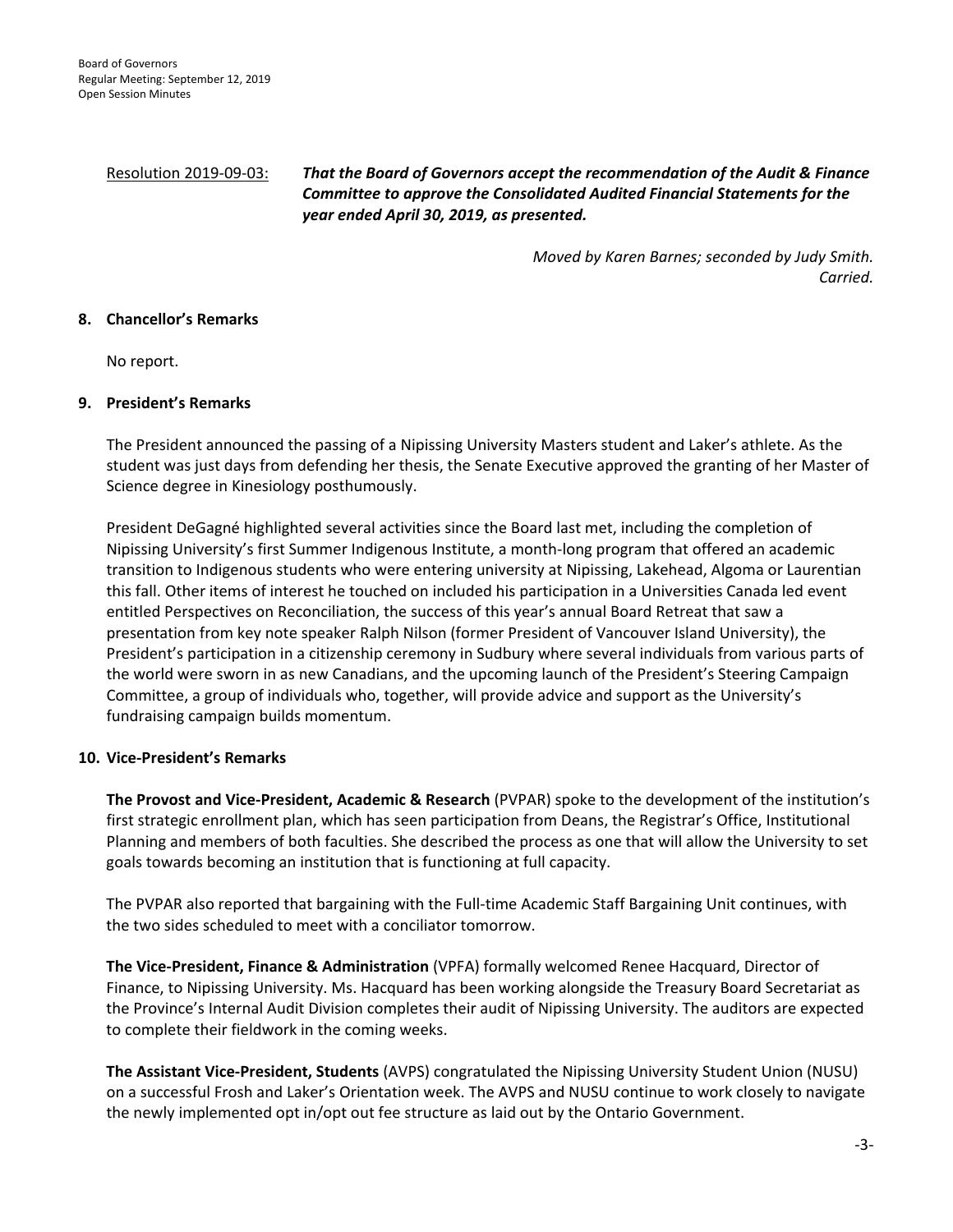As a required process outlined by the government, an extensive review of the Sexual Violence Prevention, Support and Response Policy for Students, was completed. Following the review, the policy name was amended, as well as some language and definitions, for clarity. The reworked policy was brought to the Board for approval, and the following motion was made:

# Resolution: 2019-09-04: *That the Board of Governors approve the Sexual Violence, Support and Response Policy for Students as presented.*

*Moved by Hannah Mackie; seconded by Ryan Hehn. Carried.*

A question was raised regarding the response to the NU Promise. The AVPS noted that this is the first full year that the NU Promise will be implemented as a recruitment tool, and we will have more accurate outcomes to share next year.

# **11. Deans' Remarks**

**The Dean of Education and Professional Studies (EPS)** noted that due to the recent organizational restructuring, her portfolio has been amended to include Business, the School of Criminology and Criminal Justice, Social Work and Nursing. She reported that enrollment numbers are strong across all programs, particularly in Education where numbers have almost doubled over last year. An update was provided on the implementation of a required math test for graduating Bachelor of Education students applying for accreditation. Conversations are ongoing, and students will continue to be well supported through the process.

The Dean announced that the grand opening of the Sparrow Family Experiential Learning Centre will take place October 4, 2019. Board members are encouraged to attend.

**The Dean of Arts and Science** spoke to the success of the annual Arts and Science Retreat, which focused on topics such as Indigenization, student engagement and faculty structure. She also noted that this year will see the implementation of the First Year Foundations Program.

**The Dean of Graduate Studies** reported that over fifty new graduate students were welcomed to campus this fall, and many of them participated in a successful grad orientation event. There are approximately 160 graduate students at Nipissing University, and the Dean highlighted the importance of ongoing grant support to fund the success of these students and student researchers. With regard to tri-agency funding, he reported that Nipissing faculty members received a total of \$837,535 in new funding in 2019.

# **12. Enrollment Update –** *Registrar*

The Registrar reported a significant increase in applications, offers and acceptances when compared to last year. Of significance, the Ontario high school applicant pool saw an almost 25% increase, compared to the provincial average increase of 4.5%. We have also seen an increase in applicants choosing Nipissing University as their first choice which most often translates to enrolment. Numbers are also ahead in FTEs and headcount when compared to last year's numbers.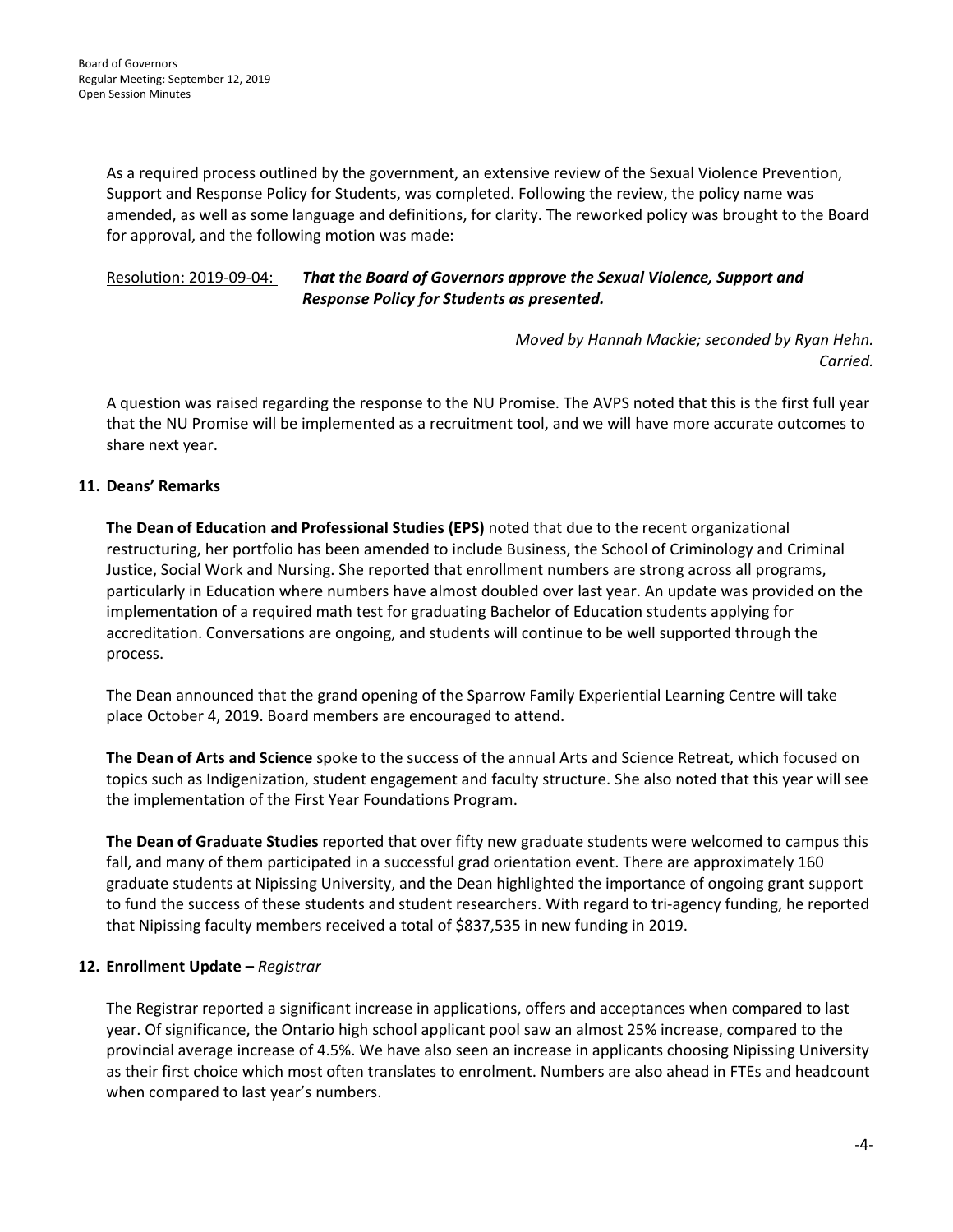The recruitment team continues to focus on tailored communication, revamped marketing tools and additional events for the coming academic year. Because of the team's great work, we expect to continue to see increases in applications and acceptances.

A request was made to provide year over year comparison of Indigenous student numbers at the next meeting of the Board.

# **13. Question Period**

A question was raised regarding commissions paid to those recruiting in India on behalf of Nipissing. The PVPAR responded that any money paid to the agents is directly related to the number of students they send us. No money is paid out before the international students have paid their fees.

There were no further questions.

# **14. Committee Reports**

# Audit & Finance Committee – *Karen Barnes, Committee Chair*

The Committee Chair reported that the first committee meeting of the academic year was held this past weekend at the annual Board Retreat where the Audited Financial Statements were reviewed in depth.

# 15. **Board Representatives on Other Committees/Bodies**

#### **Nipissing University Student Union**

The President of NUSU reported on the great success of Frosh Week and orientation week. She stated that Nipissing University students raised almost \$10,000 during the Shinerama campaign, which is an annual fundraiser that sees postsecondary students come together in support of Cystic Fibrosis Canada. Several activities that were held throughout orientation week were highlighted as well, including a Grad Studies Trivia Night and the Bachelor of Education Orientation. With regard to the progress of the Student Centre building, it was announced that the project is still on track for a proposed Fall 2020 opening.

NUSU, in collaboration with the Canadore College Student Union, will be hosting a debate on campus for the local candidates in the federal election campaign. A question was raised regarding how students vote when they are outside of their riding, and the Assistant Vice-President, Students noted that, for students who live in residence, a proof of residence letter can be provided to them upon request.

# **Alumni Advisory Board**

The President of the Nipissing University Alumni Advisory Board (NUAAB) announced the launch of a new mentoring app called '10,000 Coffees' which will encourage networking between alumni and current students with common interests and goals. The NUAAB has also approved the recent addition of a health insurance plan for Nipissing Alumni. The new plan will offer a more competitive return than the former plan. Board of Governors members will be receiving invitations to Homecoming in the coming days, and all members were encouraged to participate by attending as many events as possible.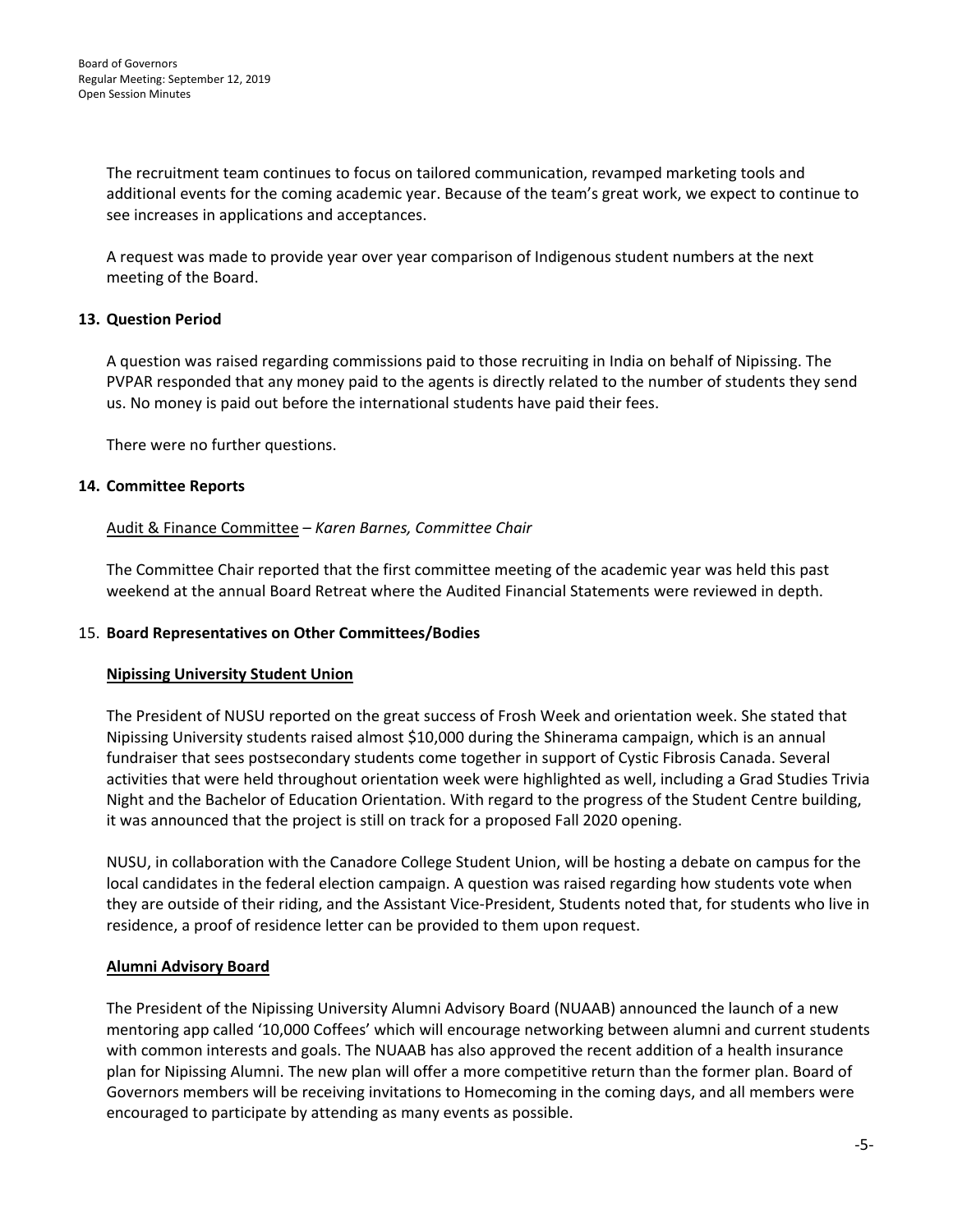#### **16. Other Business**

Dr. DeGagné reiterated that invitations to Homecoming events will be forthcoming, and Board members will have no associated costs.

#### President's Goals and Priorities for 2019/20

As approved by the Executive Committee, the President listed his goals and priorities for the 2019/2020 academic year. The areas of focus will be as follows: the development of a new strategic plan for the institution; a continued focus on advancement and the fundraising campaign; building on the success of the 2018/19 recruitment season; exploring and fostering new initiatives for internationalization; and sustainability of the institution as the work towards a balanced budget continues.

#### **17. Next Meeting Dates/Adjournment**

The next Committee Meeting Day is scheduled for October 21, 2019. It was noted that October 21 is Election Day in Canada and, therefore, it was recommended that the Board consider moving the committee meetings to an alternate day. The President and the Chair agreed to take the suggestion under advisement, and Board members will be notified as soon as a decision is made.

The next meeting of the Board of Governors is scheduled for November 14, 2019.

# Resolution 2019-09-05: *That the Open Session of the Board of Governors' regular meeting now adjourn.*

\_\_\_\_\_\_\_\_\_\_\_\_\_\_\_\_\_\_\_\_\_\_\_\_\_\_\_\_\_\_\_\_\_\_\_\_\_\_\_\_\_\_ \_\_\_\_\_\_\_\_\_\_\_\_\_\_\_\_\_\_\_\_\_\_\_\_\_\_\_\_\_\_\_\_\_\_\_\_\_\_

*Moved by Karen Barnes; seconded by Ryan Hehn. Carried.*

Open session adjourned at 6:40 p.m.

President & Vice-Chancellor/Secretary of the Board **Board Chair**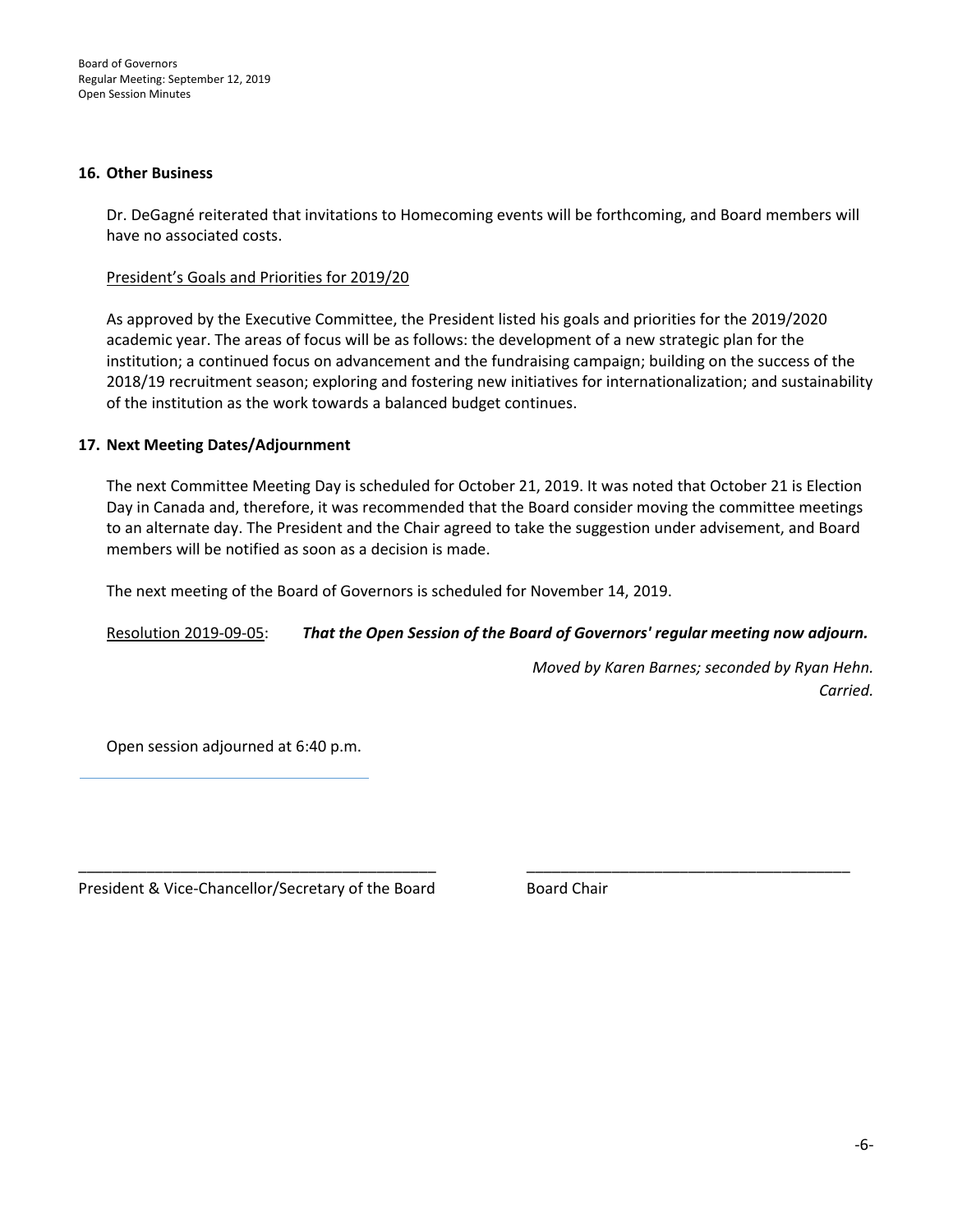#### NIPISSING UNIVERSITY

# **BOARD OF GOVERNORS MEETING**

# OPEN SESSION

November 14, 2019

The Open Session of the regular Board of Governors meeting was held on Thursday, November 14, 2019, at 5:30 p.m. in the President's Boardroom (F303).

| <b>Members Present:</b> | Tom Palangio, Board Chair                |                   |     |  |  |  |  |  |  |  |  |  |
|-------------------------|------------------------------------------|-------------------|-----|--|--|--|--|--|--|--|--|--|
|                         | Karen Barnes                             |                   |     |  |  |  |  |  |  |  |  |  |
|                         | Marianne Berube                          |                   |     |  |  |  |  |  |  |  |  |  |
|                         | Paul Cook                                |                   |     |  |  |  |  |  |  |  |  |  |
|                         | Mike DeGagné                             |                   |     |  |  |  |  |  |  |  |  |  |
|                         | <b>Hilary Earl</b>                       |                   |     |  |  |  |  |  |  |  |  |  |
|                         | Ryan Hehn                                |                   |     |  |  |  |  |  |  |  |  |  |
|                         | <b>Stuart Kidd</b>                       |                   |     |  |  |  |  |  |  |  |  |  |
|                         | Toivo Koivukoski                         |                   |     |  |  |  |  |  |  |  |  |  |
|                         | Denyse Lafrance Horning                  |                   |     |  |  |  |  |  |  |  |  |  |
|                         | Joanne Laplante                          |                   |     |  |  |  |  |  |  |  |  |  |
|                         | <b>Hannah Mackie</b>                     |                   |     |  |  |  |  |  |  |  |  |  |
|                         | Bobby Ray                                |                   |     |  |  |  |  |  |  |  |  |  |
|                         | <b>Judy Smith</b>                        |                   |     |  |  |  |  |  |  |  |  |  |
|                         | Stephen Tedesco                          |                   |     |  |  |  |  |  |  |  |  |  |
|                         | Kathy Wilcox                             |                   |     |  |  |  |  |  |  |  |  |  |
| <b>Regrets:</b>         | Fran Couchie                             |                   |     |  |  |  |  |  |  |  |  |  |
|                         | <b>Karl Neubert</b>                      |                   |     |  |  |  |  |  |  |  |  |  |
|                         | Tayler Sullivan                          |                   |     |  |  |  |  |  |  |  |  |  |
|                         | <b>Rick Vanderlee</b>                    |                   |     |  |  |  |  |  |  |  |  |  |
| <b>Invited Guests:</b>  | Arja Vainio-Mattila                      | <b>Observers:</b> | N/A |  |  |  |  |  |  |  |  |  |
|                         | Debra lafrate                            |                   |     |  |  |  |  |  |  |  |  |  |
|                         | Jim McAuliffe                            |                   |     |  |  |  |  |  |  |  |  |  |
|                         | Pat Maher (via videoconference)          |                   |     |  |  |  |  |  |  |  |  |  |
|                         | Pavlina Radia                            |                   |     |  |  |  |  |  |  |  |  |  |
|                         | Carole Richardson                        |                   |     |  |  |  |  |  |  |  |  |  |
|                         | Cristin Christopher                      |                   |     |  |  |  |  |  |  |  |  |  |
|                         | Mark Bruner                              |                   |     |  |  |  |  |  |  |  |  |  |
|                         | Kieran Peltier (MSc Candidate)           |                   |     |  |  |  |  |  |  |  |  |  |
|                         | Charlotte Foster (NUSU Observer)         |                   |     |  |  |  |  |  |  |  |  |  |
|                         | Shannon MacCarthy (NUSU Observer)        |                   |     |  |  |  |  |  |  |  |  |  |
|                         | Christine Dowdall (University Secretary) |                   |     |  |  |  |  |  |  |  |  |  |

**Recording Secretary:** Abby Blaszczyk (Executive Assistant, President's Office)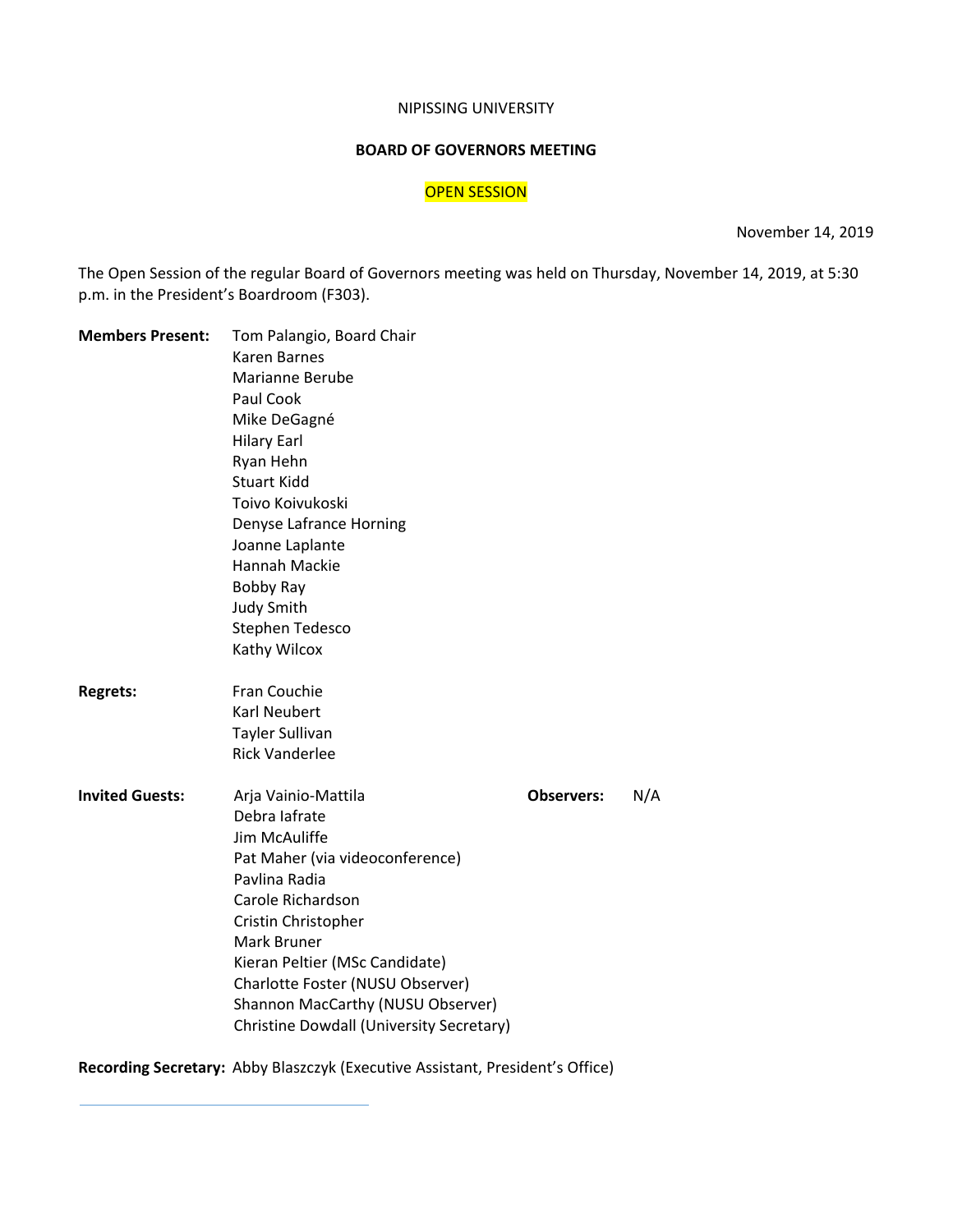#### **1. Call to Order/Land Acknowledgment**

The meeting was called to order at 5:35 p.m. The Board Chair offered a traditional land acknowledgement.

#### **2. Declaration of Conflict of Interest**

The Board Chair called for conflicts of interest concerning any of the agenda items. No such declarations were made.

#### **3. Use of Recording and/or Broadcasting Devices**

The Board Chair reminded everyone that the use of recording and/or broadcasting devices is prohibited during the meeting.

#### **4. Consent Agenda**

The following items were included on the consent agenda:

- i) Adoption of the September 12, 2019, Minutes (Open Session)\*;
- ii) For Information Only:
	- (a) Committee Reports
		- 1. University Governance Committee
		- 2. Audit & Finance Committee
		- 3. Executive Committee
		- 4. Community Relations Committee
		- 5. Fundraising Committee
		- 6. Plant & Property Committee
	- (b) Reports from Other Committees
		- 1. Alumni Advisory Board

\*The minutes from the September 12, 2019, Board meeting (Open Session) were removed from the consent agenda as an inaccuracy was identified. The minutes will be recirculated with the January agenda.

Resolution 2019-11-01: *That the items included on the November 14, 2019, consent agenda for the Open Session of the Board of Governors meeting be adopted as amended.*

> *Moved by Karen Barnes; seconded by Marianne Berube. Carried.*

#### **5. Adoption of Regular Agenda**

Resolution 2019-11-02: *That the Board of Governors adopt the November 14, 2019, open session regular agenda as circulated.*

> *Moved by Stuart Kidd; seconded by Kathy Wilcox. Carried.*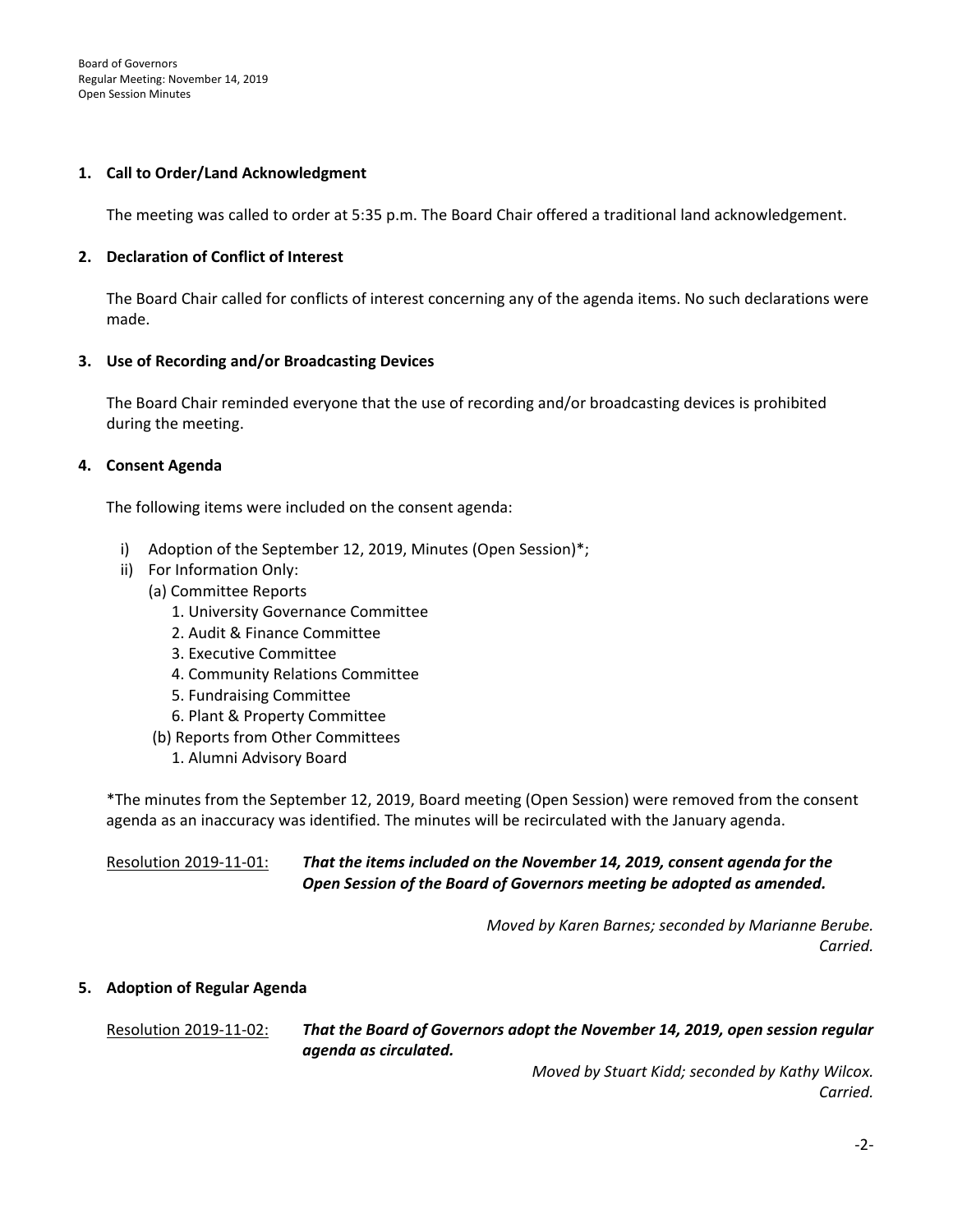#### **6. Chair's Remarks**

The Board Chair welcomed Dr. Hilary Earl as the newly elected Faculty (Senate) representative on the Board. He also thanked both Rose Jawbone, former NUICE representative, and Jade Nighbor, former Alumni Board representative, for their service to the Board. The Board will be notified once replacements for these two positions are determined by their respective bodies.

Board members were reminded of the annual Holiday Gathering that will take place on November 27.

# **7. Presentation: Youth Development Through Sport and Physical Activity –** *Dr. Mark Bruner*

Dr. Mark Bruner, Professor in the School of Physical and Health Education and Canada Research Chair (Tier II) in Youth Development through Sport and Physical Activity, was invited to highlight the ongoing research and work being completed by his team. Dr. Bruner spoke to his many research projects, including a 'Longitudinal Study examining School Sport Participation and Mental Health,' as well as the influential role of coaches, peers and parents in sports.

Dr. Bruner welcomed Kieran Peltier, MSc Candidate, to speak to the ongoing work with Indigenous youth which focuses on Indigenous youth development through sport and physical activity. Dr. Bruner and Kieran continue to work with different groups within Indigenous communities in the North to utilize sport as a means to combat issues such as substance abuse and suicide.

Following the presentation, several questions were raised, including how best to address the negative side effects of parental pressure on young athletes. Dr. Bruner noted the importance of an organizational approach and the benefits of mandating 'acceptable behaviour' courses for all parents. In response to a question regarding his vision for future plans, Dr. Bruner focused on the importance of mental health literacy and the opportunity to work collaboratively with the community.

# **8. Chancellor's Remarks**

The Chancellor highlighted several events he recently attended, including the Scholar Practitioner Program Convocation, the Annual Service Awards ceremony that celebrates staff and faculty, and the Conquer the Escarpment event, a fundraiser for the Shelby Dickey Memorial Fund. Dr. Cook extended his thanks to Dr. Toivo Koivukoski and the Nordic Ski Team for their involvement with this successful fundraising event in memory of their late teammate.

The Chancellor is on the organizing committee for the annual military appreciation hockey games which will see both men's and women's teams from Nipissing in action this year. Monies raised at these events will support military and veteran families in the community. The Chancellor encouraged Board members to attend both games, which are scheduled for January 4 and January 18, 2020.

# **9. President's Remarks**

The President began his remarks by addressing the importance of mental health on the student experience. He acknowledged that Nipissing's commitment and investment in Student Services on campus is strong, which translates directly to the overall well-being of our students.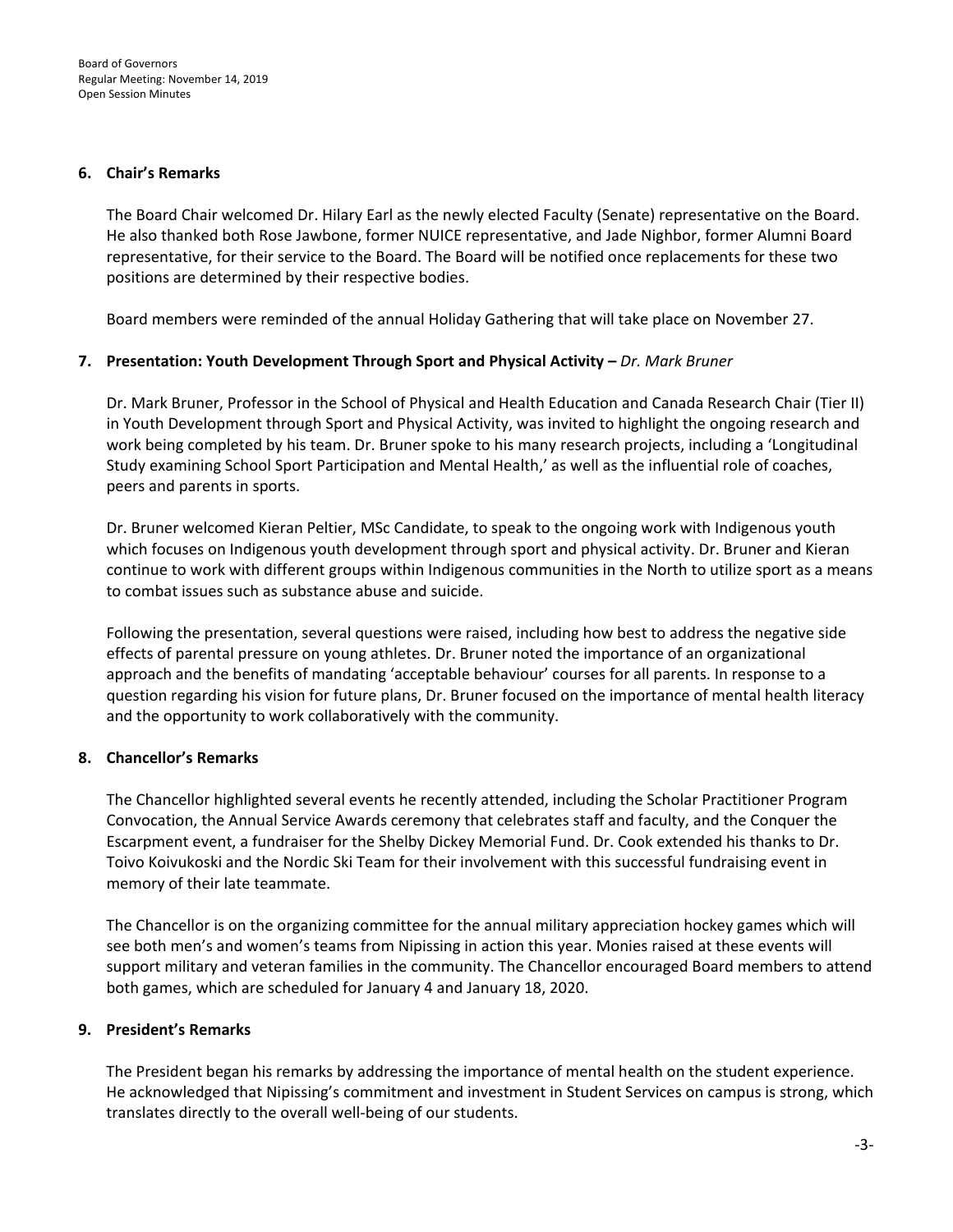Dr. DeGagné spoke to a number of recent events that took place on campus including the launch of the Sparrow Experiential Learning Centre, a three day Land and Resource Forum, and the annual Fall Open House. Community events that were highlighted included the third annual North Bay Science Festival that took place on campus and the Pinty's Grand Slam curling event that took place at Memorial Gardens.

The President reported on a number of key meetings that took place this fall, including a breakfast meeting with MPP Ross Romano, the new Minister of Colleges and Universities. The University impressed upon the Minister the importance of the Northern Sustainability Fund to the institution, and the University was recently informed that the University will be made whole with regard to the loss of tuition revenue that resulted with the provincial government's changes to the tuition fee framework.

Initial discussions for the upcoming Strategic Mandate Agreement 3 (SMA3) have begun, and the President thanked Stephen Tedesco, Director of Institutional Research and Planning, as well as the staff in the Registrar and Finance offices for ensuring the institution was well prepared going into the discussion. The SMA3 is an agreement between Nipissing University and the provincial government that will highlight our institutional priorities. Unlike former SMAs, the SMA3 will include performance measures that will be tied directly to our funding.

The President invited Dr. Denyse Lafrance Horning to speak to the upcoming Lakers Break the Ice on Mental Health event. Dr. Lafrance Horning reported that her Sport Marketing class has teamed up with Lakers Hockey to host this annual event in support of mental health in the North Bay community. Event proceeds benefit the Community Counselling Centre of Nipissing and the NU Listens program, and Board members were encouraged to attend.

# **10. Vice-President's Remarks**

**The Provost and Vice-President, Academic & Research** (PVPAR) introduced Dr. Pat Maher, Nipissing University's first Dean of Teaching. Dr. Maher is a recipient of the 3M National Teaching Fellowship, Canada's most prestigious recognition of excellence in educational leadership and teaching at the postsecondary level, and he has a strong interest in outdoor education and experiential learning.

With respect to the SMA3 negotiations, the Provost invited those interested in learning more to attend a community presentation on November 21 at 11:30 a.m.

Finally, the Provost reported that she is continuing to work on international efforts and will be returning to India this month with the Associate Registrar, Recruitment.

# **11. Deans' Remarks**

**The Dean of Education and Professional Studies (EPS)** highlighted the recent convocation ceremony for the Indigenous Classroom Assistant Diploma Program, held on-site in Williams Lake, BC. The program is becoming increasingly well known throughout Canada, with work being done to deliver the same program to a variety of communities into 2020. With respect to the Ontario Government's requirement for newly graduated teachers to pass a math proficiency test, conversations are ongoing between the ministry, the Council of Ontario Universities and the Education Quality and Accountability Office on next steps.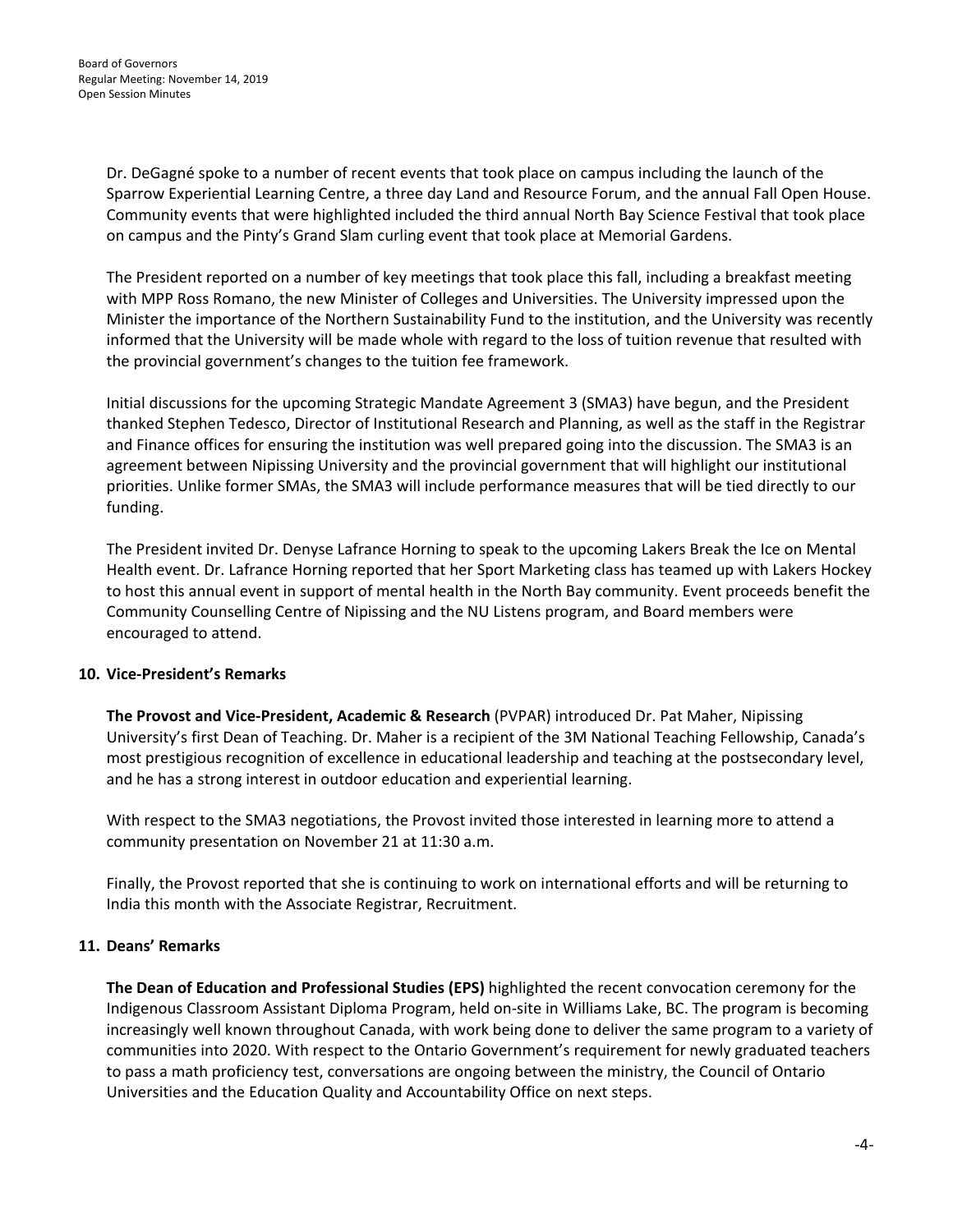**The Dean of Arts and Science** welcomed Dr. Cindy Peltier as the newly appointed Associate Dean of Arts and Science. The Dean looks forward to working with Dr. Peltier, who brings a wealth of experience and knowledge to the Faculty.

The Faculty of Arts and Science has launched the First Year Foundations pilot program. The program, which is funded by MCU, combines transformative, experiential and transitional learning that integrates Indigenous ways of knowing into the course curricula.

The Dean shared a number of events that her faculty was involved in, and she highlighted several accomplishments by a variety of faculty members. The Dean thanked Dr. Hilary Earl and Dr. Stephen Connor who were instrumental in the establishment of the new War, Atrocity and Genocide Centre.

**The Dean of Graduate Studies** noted the recent completion of Canada Research Chair renewal applications. Nipissing University currently holds four chairs and has recently been granted an additional one. The Dean will provide another update when the renewal process is complete. Ten major grant submissions were completed at the end of October, with outcomes expected at the end of March 2020.

The Dean reported that Graduate Studies and External Relations are working together to formulate a plan on how to celebrate the successes of our researchers, including those who are successful in grant funding applications.

**The Dean of Teaching** joined the meeting virtually from Spokane, WA, where he was attending the annual conference of the Association for Experiential Education. In his first six weeks at Nipissing University, Dr. Maher has met with faculty, departments, administration, students and the four teaching chairs in order to develop a plan for moving forward. He has approached two faculty members to stand for the D2L Award for Innovations (STLHE), and he is encouraging several past recipients of the Dave Marshall Leadership Awards to consider a nomination to the 3M National Student Fellowship.

# **12. Enrollment Update –** *Registrar*

As of November 1, headcount sits at 4,726, and FTE at 1,941, which is ahead of last year and tracking as projected. International recruitment remains a priority with 41 current students and an additional intake coming in January. In response to a question raised at the last meeting concerning Indigenous enrollment, the Registrar noted that Nipissing has 380 self-identified Indigenous students, amounting to 7.6% of total enrollment. Recruitment efforts continue, with successful attendance at both the Ontario University Fair and the Fall Open house.

Several questions were raised regarding the intake of international students, with a main theme being supports for both students and faculty. The Registrar noted that her office continues to work closely with Student Development Services to ensure students receive the supports they require for a successful transition. As the number of international students grows, services are expected to expand. It is expected that faculty training will be available, as well.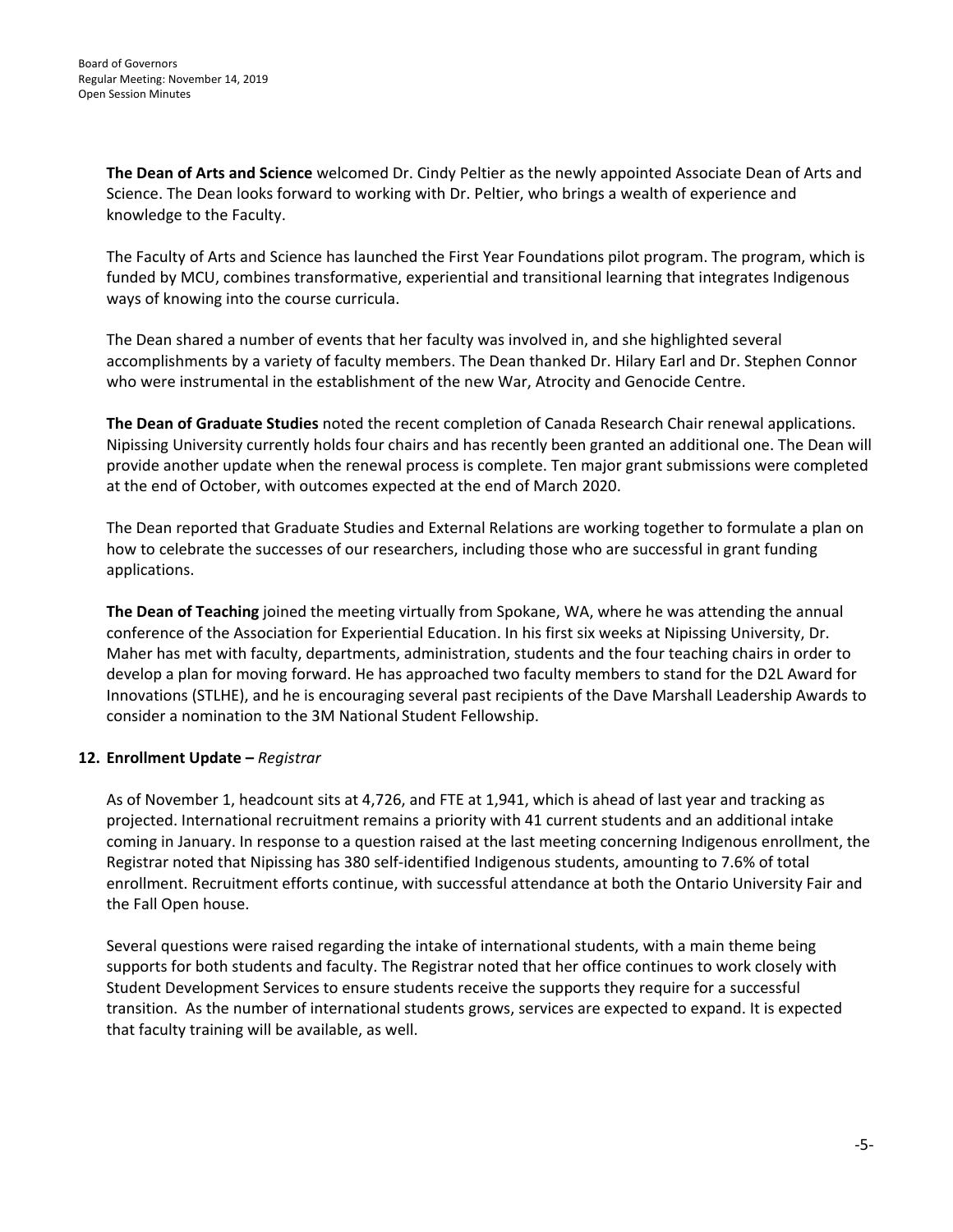#### **13. Question Period**

The Board Chair called for suggestions to aid the Board in communicating, both internally and externally. A recommendation was made to provide new Board members with a legend of terms that would not necessarily be common knowledge outside of a post-secondary setting.

The Chancellor expressed his appreciation for presentations by faculty members such as the one today by Dr. Mark Bruner. A discussion ensued regarding how to better communicate to the general public the successes of faculty research that is on-going at Nipissing. It was noted that External Relations plans to meet with community partners in one-on-one settings in order to understand how the community wants to receive information.

A question was raised regarding the reference in the minutes of the last Community Relations Committee meeting regarding 'Town and Gown' initiatives and what "a shift to community" might look like. It was explained that in the past, Town and Gown has encompassed the relationship between the University and the municipality. The scope of the initiative has grown to include Canadore College and other stakeholders such as the Home Owner's Association and NUSU. The group continues to work on removing the negative stigma around students and focusing on the positive initiatives within the community.

#### **14. Board Representatives on Other Committees/Bodies**

#### **Nipissing University Student Union**

The President of NUSU extended her thanks to Board members for their donations to the Student Food Bank. She also provided a sampling of recent events, including the upcoming Wellness Week, an event that focuses on accessible education for all, and the Santa Claus parade. She congratulated the City of North Bay, Science North and Nipissing University on a successful Science Week collaboration.

#### **Joint Committee of the Board and Senate on Governance**

The Joint Committee is scheduled to meet on December 13, 2019.

#### **15. Other Business**

No other business was discussed.

#### **16. Next Meeting Dates/Adjournment**

The next Committee Meeting Day is scheduled for December 9, 2019.

The next meeting of the Board of Governors is scheduled for January 16, 2020.

# Resolution 2019-11-03: *That the Open Session of the Board of Governors' regular meeting now adjourn.*

*Moved by Marianne Berube; seconded by Stuart Kidd. Carried.*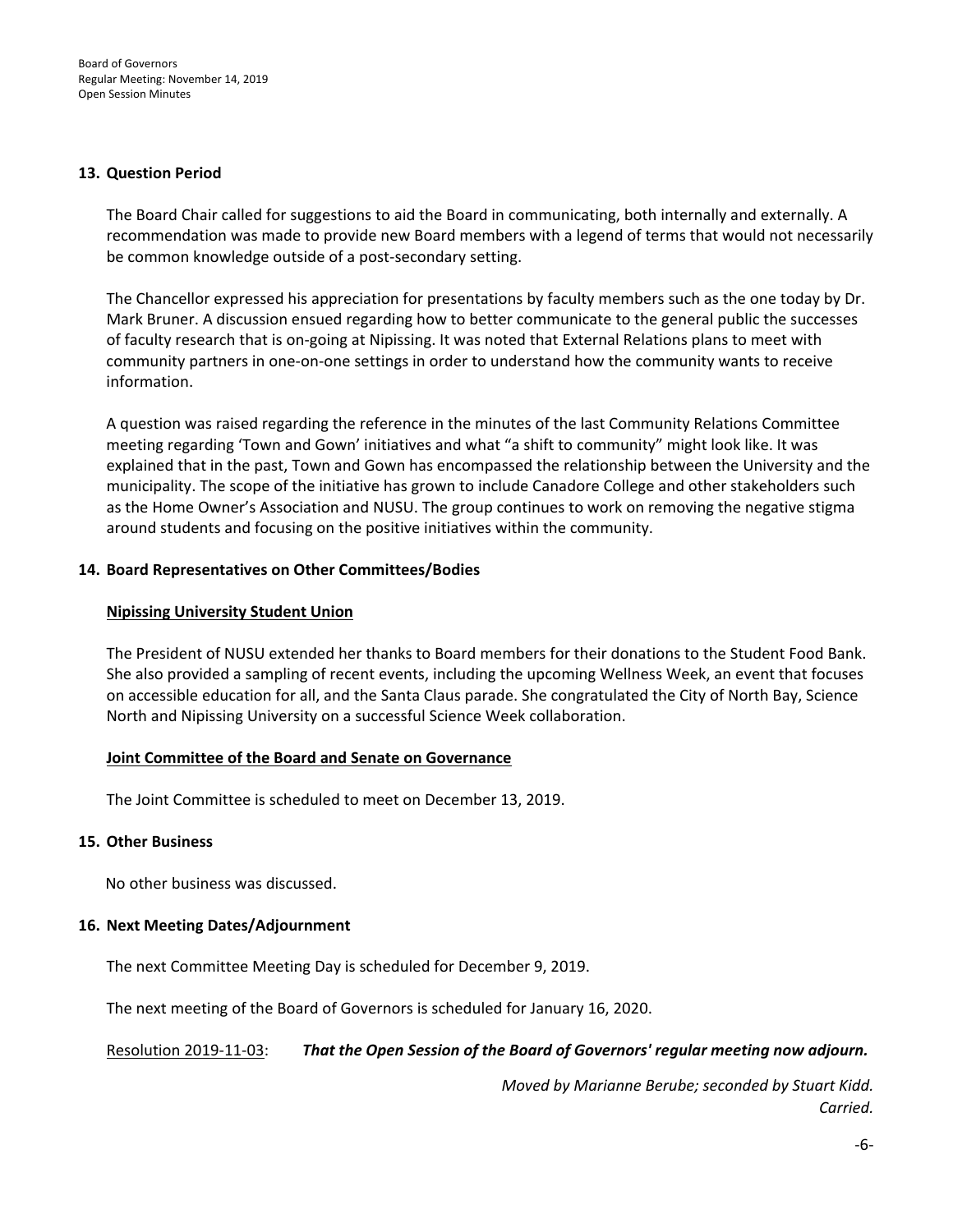Board of Governors Regular Meeting: November 14, 2019 Open Session Minutes

Open session adjourned at 7:23 p.m.

President & Vice-Chancellor/Secretary of the Board **Board Chair** 

\_\_\_\_\_\_\_\_\_\_\_\_\_\_\_\_\_\_\_\_\_\_\_\_\_\_\_\_\_\_\_\_\_\_\_\_\_\_\_\_\_\_ \_\_\_\_\_\_\_\_\_\_\_\_\_\_\_\_\_\_\_\_\_\_\_\_\_\_\_\_\_\_\_\_\_\_\_\_\_\_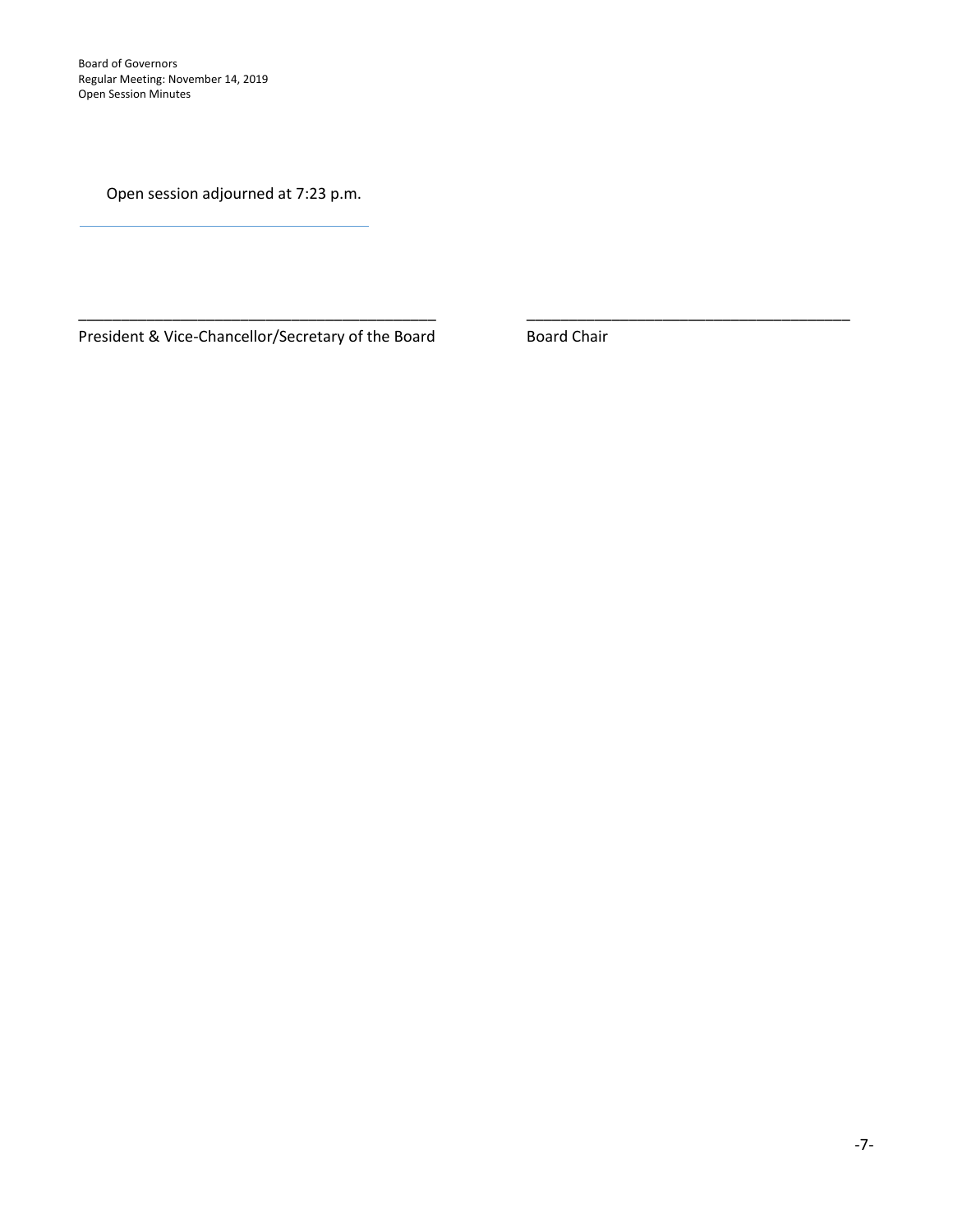#### NIPISSING UNIVERSITY BOARD OF GOVERNORS

# **AUDIT & FINANCE COMMITTEE MEETING**

#### OPEN SESSION

December 9, 2019

The Audit and Finance Committee met on Monday, December 9, 2019, at 10:30 a.m. in the Nipissing University Board Room (F303).

|          | Members Present: Karen Barnes, Committee Chair<br>Karl Neubert |  |  |  |  |  |  |
|----------|----------------------------------------------------------------|--|--|--|--|--|--|
|          | Mike DeGagné                                                   |  |  |  |  |  |  |
|          | <b>Tom Palangio</b>                                            |  |  |  |  |  |  |
|          | <b>Tayler Sullivan</b>                                         |  |  |  |  |  |  |
|          | Cheryl Sutton (non-voting)                                     |  |  |  |  |  |  |
|          | Christine Dowdall, University Secretary (non-voting)           |  |  |  |  |  |  |
| Regrets: | Marianne Berube                                                |  |  |  |  |  |  |
|          | Paul Cook                                                      |  |  |  |  |  |  |
|          | <b>Hilary Earl</b>                                             |  |  |  |  |  |  |
|          | Stephen Tedesco                                                |  |  |  |  |  |  |
|          | Arja Vainio-Mattila (non-voting)                               |  |  |  |  |  |  |
| Guests:  | Renée Hacquard, Director of Finance                            |  |  |  |  |  |  |
|          | Casey Phillips, AVP Students                                   |  |  |  |  |  |  |
|          | Leila Fiouzi, RBC PH&N                                         |  |  |  |  |  |  |
|          | Connor Glassco, RBC PH&N                                       |  |  |  |  |  |  |
|          | Trevor Bachelder, NU Scholarship Fund                          |  |  |  |  |  |  |
|          | John Follis, NU Scholarship Fund                               |  |  |  |  |  |  |
|          |                                                                |  |  |  |  |  |  |

Recording Secretary: Abby Blaszczyk (Executive Assistant, Office of the President)

#### **1. Welcoming Remarks/Calls for Conflicts of Interest**

The meeting was called to order at 10:30 a.m. The committee chair called for any conflicts of interest; no such declarations were made.

# **2. Investment Review**

Leila Fiouzi and Connor Glassco, representatives from PH&N Investment Counsel, provided an update on Nipissing University's investments and general market conditions. Nipissing's investments follow a low volatility strategy for capital preservation and growth. It was noted that this strategy provides protection when the market is on a downturn and lower returns when the market is in an upswing.

Recommendations were brought forward from PH&N for alternative ways to balance investments.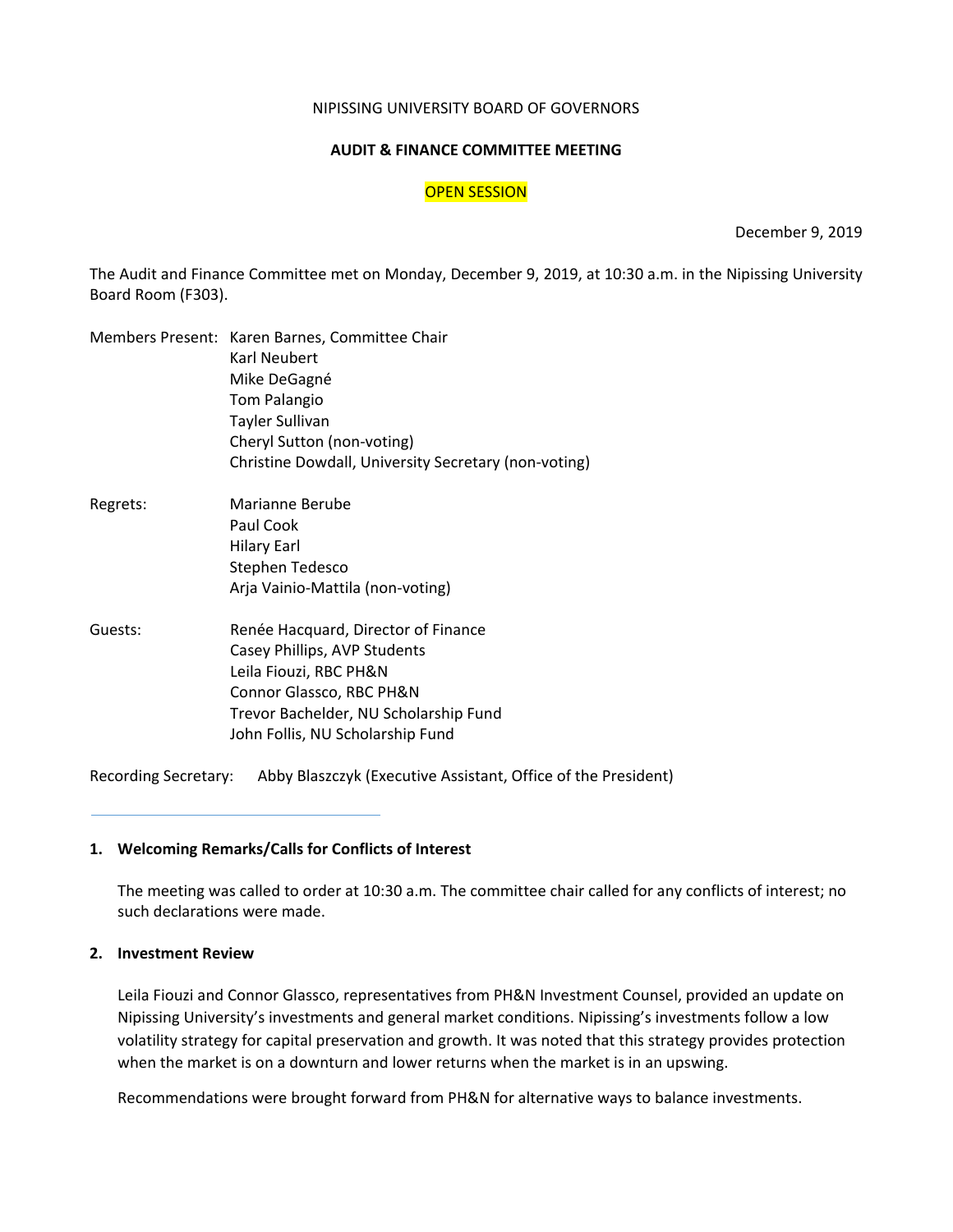A discussion surrounding clean investments followed, and it was noted that further information will be provided in February following more investigation.

# **3. Enrollment Update**

In the absence of the Registrar, the Vice-President, Finance and Administration provided a brief enrollment update. FTE's are up approximately 5% in comparison to last year. International recruitment is ongoing, with 41 students enrolled this fall, and an additional 48 applications for a January intake. The VPFA noted applications are down 6% when compared to this time last year, and the majority of the decline is seen in those students applying straight from high school. The deadline for applications is January 15, 2020.

A committee member questioned if applications are down throughout all rankings (i.e. first choice, second choice, etc.). The VPFA will ask the Registrar to provide that information at the next meeting.

# **4. Financial Results as at October 31, 2019**

The VPFA reviewed the financial results as at October 31, 2019. She noted that work is ongoing with budget holders to continue to refine year-end projections. The Northern Sustainability Grant has been assessed, and Nipissing University will be receiving \$3 million, which is more than was originally budgeted for. Additionally, KPMG notified the University of the potential for a hydro rebate, and as a result, we were able to secure a significant rebate.

# **5. Cash Flow Projections**

A cash flow projection chart was included for information in the committee package. This chart will be refined as the budget process continues.

# **6. Budget Process for 2020/2021 Budget**

The VPFA explained that the budget process will be automated for the 2020/2021 budget, allowing for better transparency and discussions. It is expected that preliminary information on the 2020/21 budget will be available at the February meeting of the Audit & Finance Committee.

# **7. Renovations to Campus Tim Horton's**

Due to franchise regulations, the Tim Horton's location outside of the main cafeteria requires a facilities upgrade. An investment from Nipissing University of up to \$250,000 in the space will see improved services, including additional food service. Because this is a shared space, discussions are ongoing with Canadore College.

# **8. Outdoor Classroom**

Discussions surrounding the outdoor classroom have been ongoing. The structure, which will include eastwest openings and a fire feature, will allow for greater opportunities for outdoor teachings, summer programming and events. The creation of drawings will move forward, and once the project is ready to move forward, a request for approval to award the RFP will come to the Board of Governors.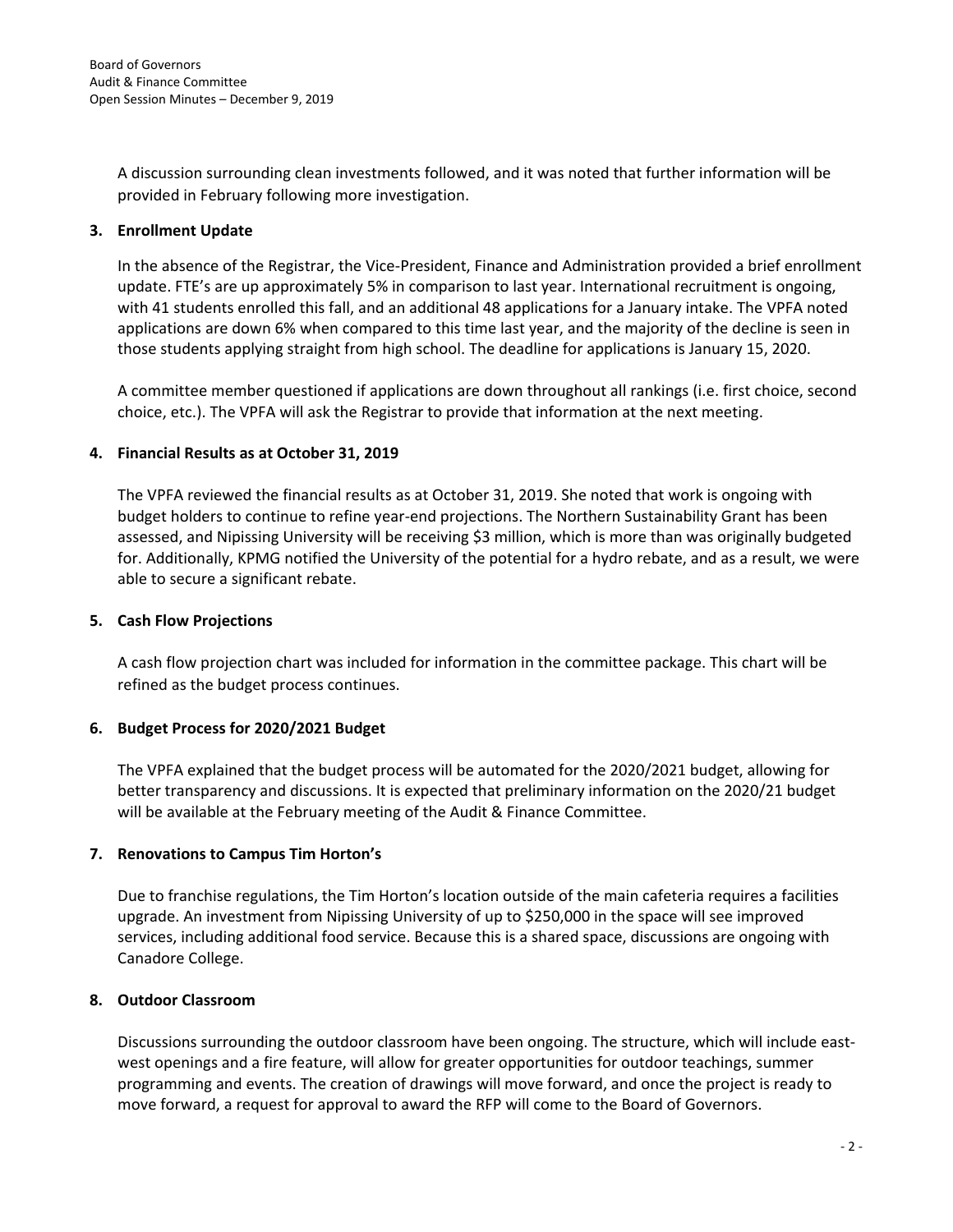Board of Governors Audit & Finance Committee Open Session Minutes – December 9, 2019

# **9. Other Business**

No other business was discussed.

The meeting adjourned at 11:43 a.m.

Recorded by: \_\_\_\_\_\_\_\_\_\_\_\_\_\_\_\_\_\_\_\_\_\_\_\_\_\_\_\_\_ Approved by: \_\_\_\_\_\_\_\_\_\_\_\_\_\_\_\_\_\_\_\_\_\_\_\_\_\_\_\_

Executive Assistant, Office of the President Committee Vice-Chair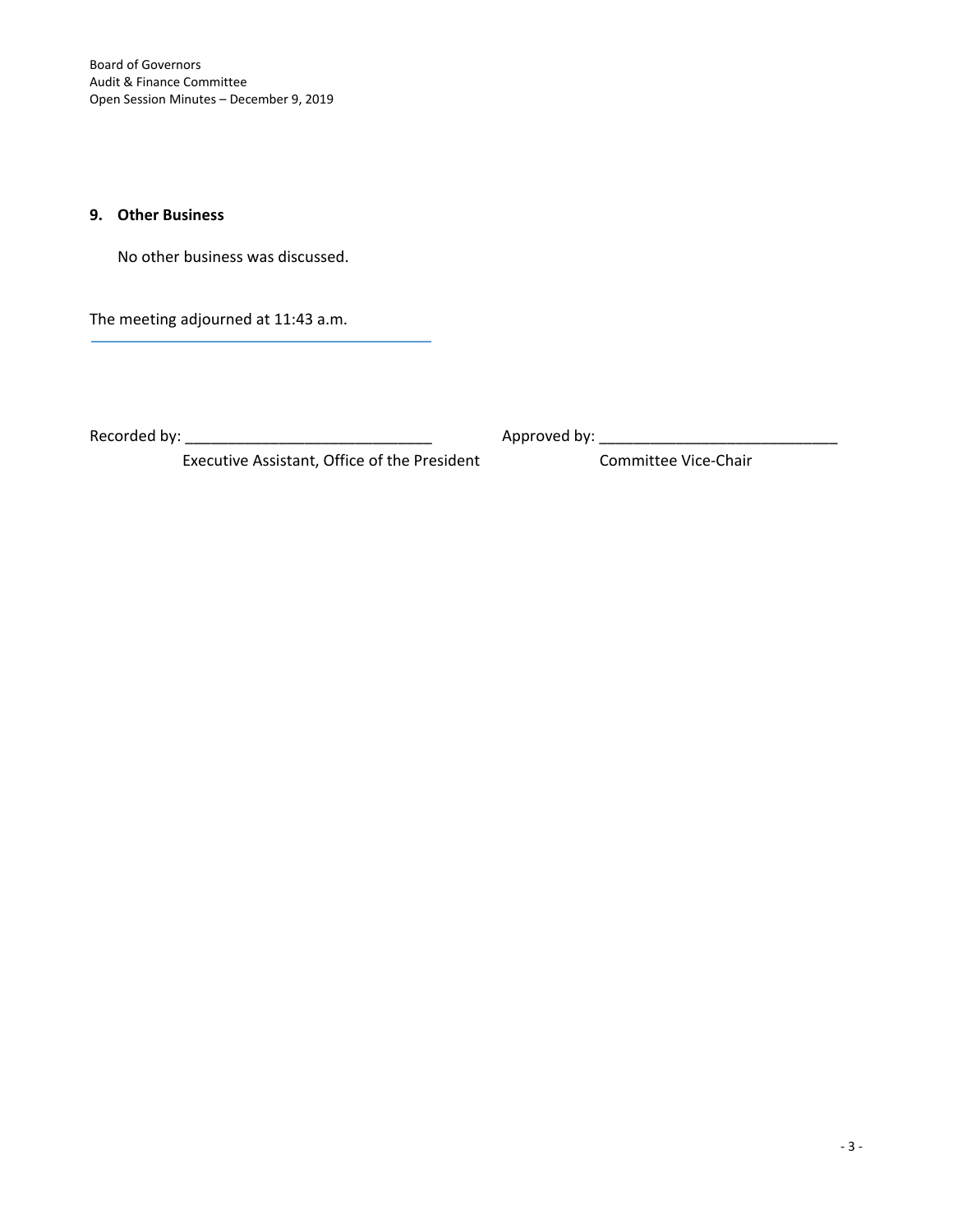|                                            |                   |    |                            |                      | As at 11/29/2019<br>For the period ended 10/30/2019 |                                                           |          |                   |      |                                         |                                                                  |                      |                        |  |
|--------------------------------------------|-------------------|----|----------------------------|----------------------|-----------------------------------------------------|-----------------------------------------------------------|----------|-------------------|------|-----------------------------------------|------------------------------------------------------------------|----------------------|------------------------|--|
|                                            | <b>Actual YTD</b> |    | <b>Year End projection</b> | <b>Annual Budget</b> | Variance \$ (Actual YTD -<br><b>Annual Budget)</b>  | <b>YTD Actual</b><br>as a % of<br>Annual<br><b>Budget</b> |          | <b>Actual PYR</b> |      | <b>Annual Budget</b><br>(Previous Year) | PYR<br><b>Actual as</b><br>a % of PYR<br>Annual<br><b>Budget</b> | Variance \$ CY to PY | Variance %<br>CY to PY |  |
| Revenue                                    |                   |    |                            |                      |                                                     |                                                           |          |                   |      |                                         |                                                                  |                      |                        |  |
| <b>Government Grants</b>                   | 17,000,984        | -S | 37,701,609 \$              | 37,301,609 \$        | (20, 300, 625)                                      | 46%                                                       |          | 18,580,998 \$     |      | 38,802,090                              | 48%                                                              | (1,580,014)          | $-9%$                  |  |
| <b>Student Fees - Tuition</b>              | 25,586,966        |    | 27,741,324 \$              | 27,741,324           | (2, 154, 358)                                       | 92%                                                       |          | 27,259,923        |      | 25,943,362                              | 105%                                                             | (1,672,957)          | $-6%$                  |  |
| Student Fees - Other                       | 2,042,413         |    | $2,355,450$ \$             | 2,355,450            | (313,037)                                           | 87%                                                       |          | 2,012,126         |      | 2,057,150                               | 98%                                                              | 30,287               | 2%                     |  |
| Other                                      | 821,077           |    | $1,995,621$ \$             | 1,995,621            | (1, 174, 544)                                       | 41%                                                       |          | 690,975           |      | 1,890,694                               | 37%                                                              | 130,102              | 19%                    |  |
| Investment Income                          | 129,298           |    | 230,000 \$                 | 230,000              | (100, 702)                                          | 56%                                                       |          | 157,198           |      | 160,000                                 | 98%                                                              | (27, 901)            | $-18%$                 |  |
| Donations                                  | 2,000             |    | 39,000 \$                  | 39,000               | (37,000)                                            | 5%                                                        |          |                   |      | 39,000                                  | 0%                                                               | 2,000                | 0%                     |  |
| <b>Revenue Total</b>                       | 45,582,737        |    | 70,063,004                 | 69,663,004           | (24,080,267                                         | 65%                                                       |          | 48,701,220        |      | 68,892,296                              | 71%                                                              | (3, 118, 483)        | $-6%$                  |  |
| <b>Expenses</b>                            |                   |    |                            |                      |                                                     |                                                           |          |                   |      |                                         |                                                                  |                      |                        |  |
| <b>Salaries and Benefits</b>               | 25,474,311        | ۱s | 54,658,658 \$              | 54,801,488 \$        | (29, 327, 176)                                      | 46%                                                       |          | 26,421,203        |      | 53,898,992                              | 49%                                                              | (946, 892)           | $-4%$                  |  |
| Operating                                  | 5,306,137         |    | 10,150,309 \$              | 10,200,309           | (4,894,172)                                         | 52%                                                       |          | 4,867,040         |      | 9,648,661                               | 50%                                                              | 439,097              | 9%                     |  |
| Scholarships and Bursaries                 | 1,416,398         |    | 3,938,400 \$               | 3,808,400            | (2,392,002)                                         | 37%                                                       |          | 1,308,658         |      | 3,929,482                               | 33%                                                              | 107,739              | 8%                     |  |
| <b>Occupancy Costs</b>                     | 1,387,094         |    | 3,490,775 \$               | 4,240,775            | (2,853,681)                                         | 33%                                                       |          | 1,404,050         |      | 5,426,350                               | 26%                                                              | (16, 957)            | $-1%$                  |  |
| Principal and Interest on Long Term Debt   | 494,731           |    | 1,005,940 \$               | 1,005,940            | (511, 209)                                          | 49%                                                       |          | 687,105           |      | 1,135,739                               | 60%                                                              | (192, 374)           | $-28%$                 |  |
| <b>Expenses Total</b>                      | 34,078,671        |    | 73,244,082                 | 74,056,912           | (39,978,240                                         | 46%                                                       |          | 34,688,058        |      | 74,039,224                              | 47%                                                              | (609, 386)           | $-2%$                  |  |
| <b>Surplus (Deficit) Before Undernoted</b> | 11,504,066        | -S | $(3, 181, 078)$ \$         | $(4,393,908)$ \$     | 15,897,973                                          | $-262%$                                                   |          | 14,013,162        | -Ś   | (5, 146, 928)                           | $-272%$                                                          | (2,509,097)          | $-18%$                 |  |
| Transfers                                  |                   |    |                            |                      |                                                     |                                                           |          |                   |      |                                         |                                                                  |                      |                        |  |
| Transfers to (from) other funds            | $(39,926)$ \$     |    | $(1,892,903)$ \$           | $(1,892,903)$ \$     | 1,852,977                                           | 2%                                                        |          | $(705,063)$ \$    |      | (1,818,288)                             | 39%                                                              | 665,136              | $-94%$                 |  |
| Transfers to (from) Internally Restricted  | 511,232           |    | $469,150$ \$               | 469,150              | 42.082                                              | 109%                                                      |          | 531,660 \$        |      | 530,867                                 | 100%                                                             | (20, 427)            | $-4%$                  |  |
| <b>Transfers Total</b>                     | 471,306           |    | $(1,423,753)$ \$           | $(1,423,753)$ \$     | 1,895,059                                           | $-33%$                                                    |          | $(173, 403)$ \$   |      | (1, 287, 421)                           | 13%                                                              | 644,709              | $-372%$                |  |
| <b>Total</b>                               | $11,032,760$   \$ |    | $(1,757,325)$ \$           | (2,970,155)          | 14,002,915                                          | $-371%$                                                   | <b>S</b> | 14,186,565        | l \$ | (3,859,507)                             | $-368%$                                                          | (3, 153, 805)        | $-22%$                 |  |

**BOARD REPORT**

#### **Variance explanations from previous year for items over \$1M or 10%**

1) Prior year grant revenue included funding for Greenhouse Gas. Teacher Stabilization Funding was higher in prior year

2) Tuition revenue lower due to 10% province mandated reduction

3) Minor differences overall, increased use of Pcard leading to increased rebate, various increases in athletics miscellaneous revenues

4) Due to decline in markets start of fiscal year, variance has improved from prior month

5) Decrease due to debt restructuring

6) Variance due to timing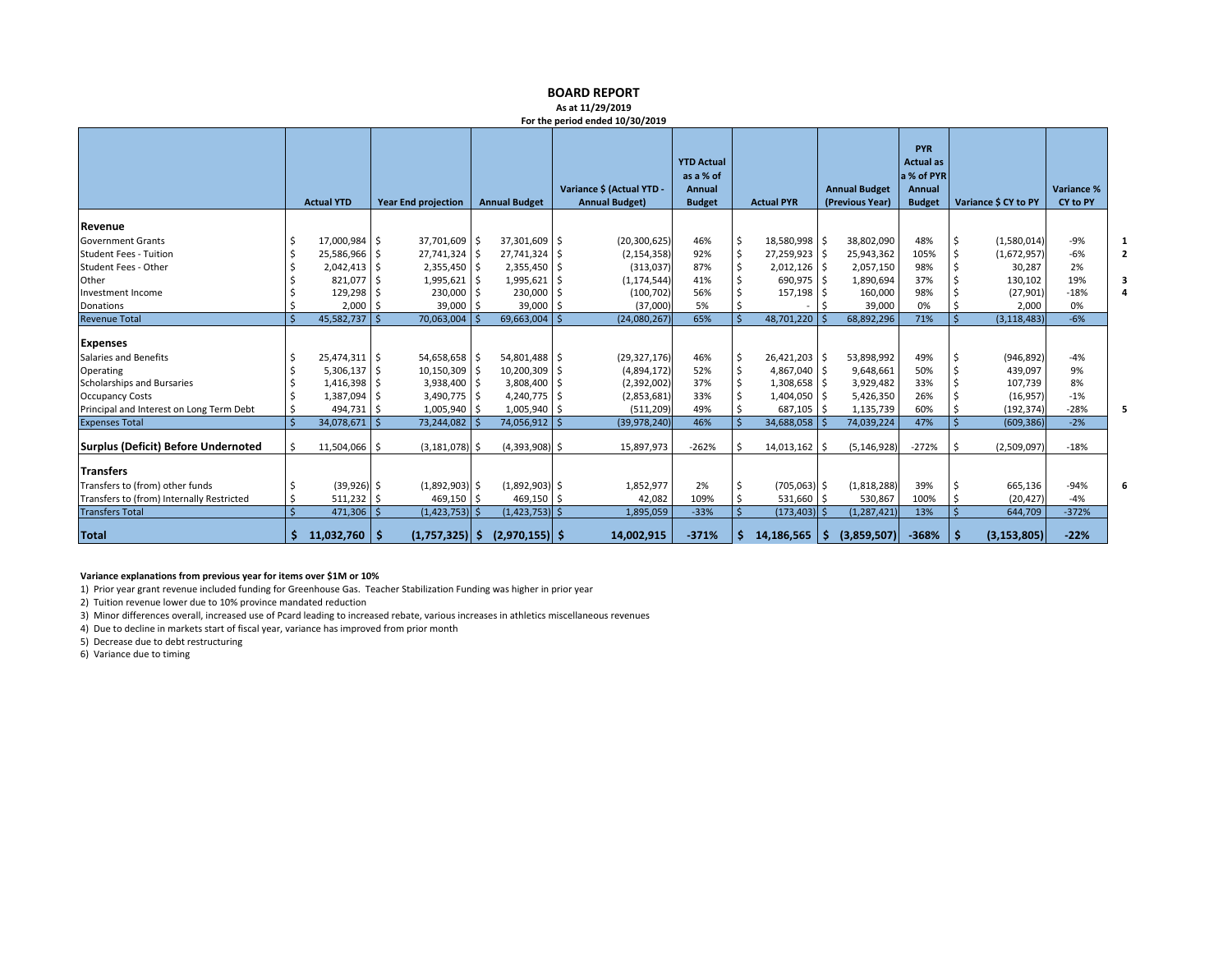#### **Nipissing University Alumni Advisory Board**

Report to the Nipissing University Board of Governors – January 2020

Happy New Year from NUAAB!

NU Café: This mentoring and networking platform is an excellent tool for the NU community to connect and share their career-related goals and conversations. Sign up today online. Just type NU Cafe into the search bar on the main website and go from there. The next set of introductions will be happening Feb 4th.

NUAAB returns from their Christmas break Jan 21. We are energized and excited to welcome 4 new members to the board: Laurel Muldoon, Nathan Snider, Dawn Lamothe, and Hugh McDermid.

We would also like to announce that Jade Nighbor has stepped down from her role as NUAAB president after becoming Nipissing University's Digital Marketing Manager in External Relations. On behalf of NUAAB and Nipissing University, we would like to sincerely thank Jade for her dedication and commitment to the alumni board. Jade has led the board through significant positive changes, and her values and direction have put the team on a fantastic path. Thank you, Jade! The position of board president will remain vacant until NUAAB moves forward with filling the position. In the meantime, we are pleased to announce that Mitchell Crown has agreed to sit as the NUAAB representative on the Nipissing University Board of Governors.

Alumni love reading about what their former professors and departments are researching and up to. Please email Bridgette Perron at alumni@nipissingu.ca to have additions to our alumni e-newsletter.

NUAAB will be making an exciting gift announcement at the upcoming Donor Social on February 4th, 2020. If you haven't RSVP'd to the event, or would like more information, feel free to reach out to the Advancement office at giving@nipissingu.ca

Submitted on behalf of NUAAB Erika Lougheed, Manager of Advancement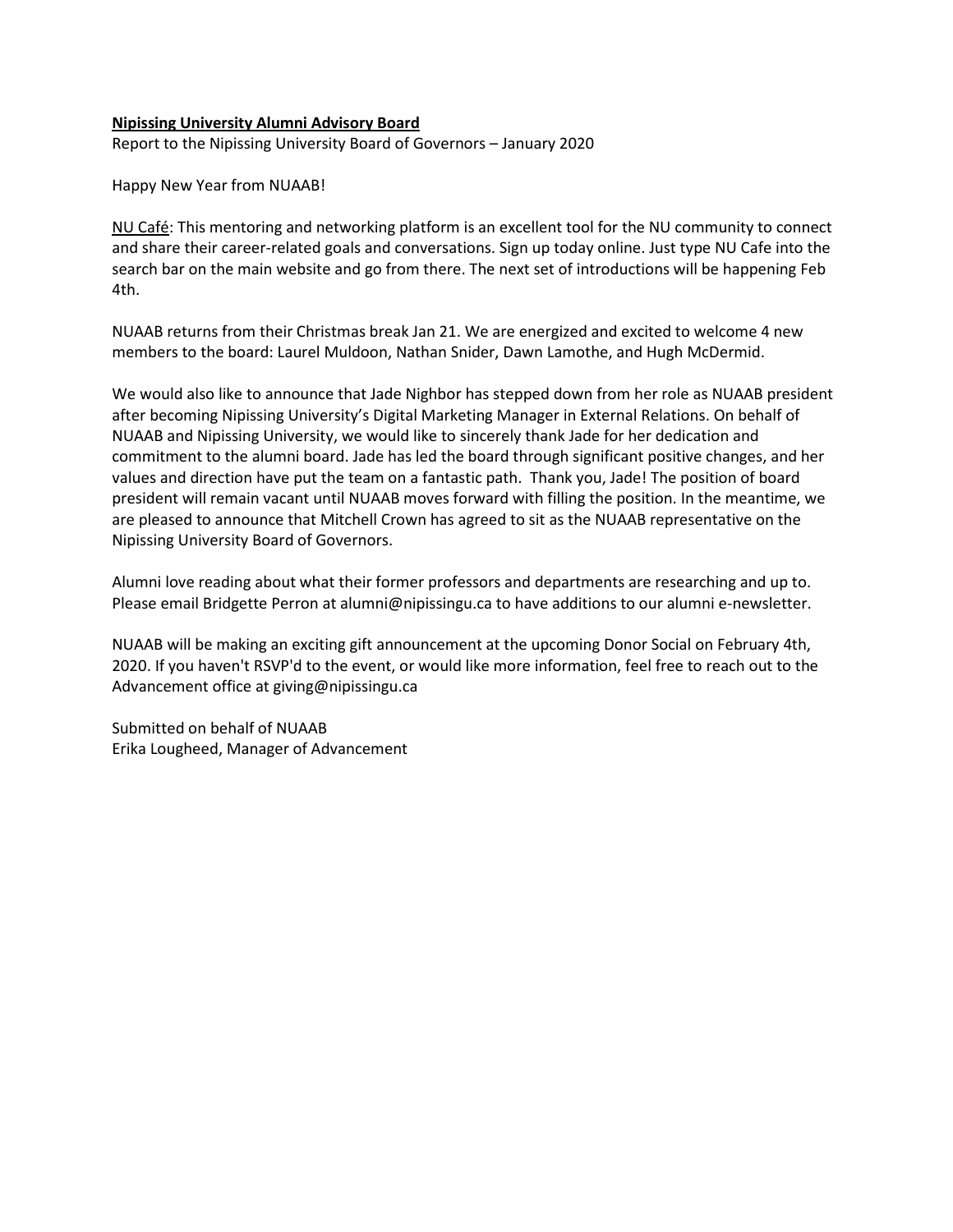# **Nipissing University Indigenous Council on Education (NUICE report) Board of Governors' meeting January 9, 2020**

# **Nipissing University Indigenous Council on Education Chair**

NUICE approved the nomination of Donna Forget as the NUICE Chair via electronic vote.

# **Academic Matters**

Dr. Arja Vainio-Matilla congratulated Dr. Cindy Peltier on her new role as the Associate Dean of Arts and Science. She discussed the tenure-track Indigenous Scholars advertisement.

# **Director, Indigenous Initiatives**

# **Nipissing University's hosting of events in Fall 2019**

In October 2019 the Office of the President hosted the **8th Canada Mexico Roundtable on Indigenous/Intercultural Education** in Sault St. Marie to coincide with the **5th Annual Building Reconciliation Forum: "Working Together to Advance Healing & Reconciliation" Wiiji-nookiimding wii-noojmoweng, dibaajmotaading, doodamowin miinwaa debwe'endaagziwin – wii-ni-niigaaniing** co-hosted by Algoma University, Shingwauk Kinoogaame Gamig, Nipissing University, Cape Breton University and University of Northern British Columbia.

University presidents, dignitaries, Indian Residential School survivors, political leaders, faculty, students, youth, community and staff attended the respective events.

A group of Nipissing University representatives participated in these events, including graduate students, Paige Linklater-Wong (Master's in Environmental Studies) and Carly Renaud (Master's in Education). Paige Linklater-Wong participated in a student panel at the 8th Canada Mexico Roundtable on Indigenous/Intercultural Education regarding her experiences as an Indigenous student in Mexico in 2018. Carly Renaud addressed the delegation at the 5th Annual Building Reconciliation Forum speaking to her graduate research in curricular responses to the Truth and Reconciliation Commission's Calls To Action.

During a session, *Taking Bold Action: Come with Us, Next 5 Years*, with other university presidents, Dr. Mike DeGagné addressed the delegation. Dr. Cindy Peltier, Chair in Indigenous Education (now Associate Dean of the Faculty of Arts and Science) and Tanya Lukin-Linklater, Director, Indigenous Initiatives co-presented at the Building Reconciliation Forum. Their session was titled *Regional Universities championing their unique initiatives, sharing their regional learnings to bring forward the TRC Calls for Action*.

# **Indigenous Student Success**

As collated by Institutional Planning for our report on the Student Success Fund, 2018-2019:

# Indigenous student enrollment at Nipissing University for **Fall semester** of 2018-2019

269 full-time students and 116 part-time students for a total of **385 Indigenous students**

Indigenous student enrollment at Nipissing University for 2018-2019

**434 students or 8.2%** of total enrolment

There were **98 self-identified Indigenous graduates in 2018-2019:**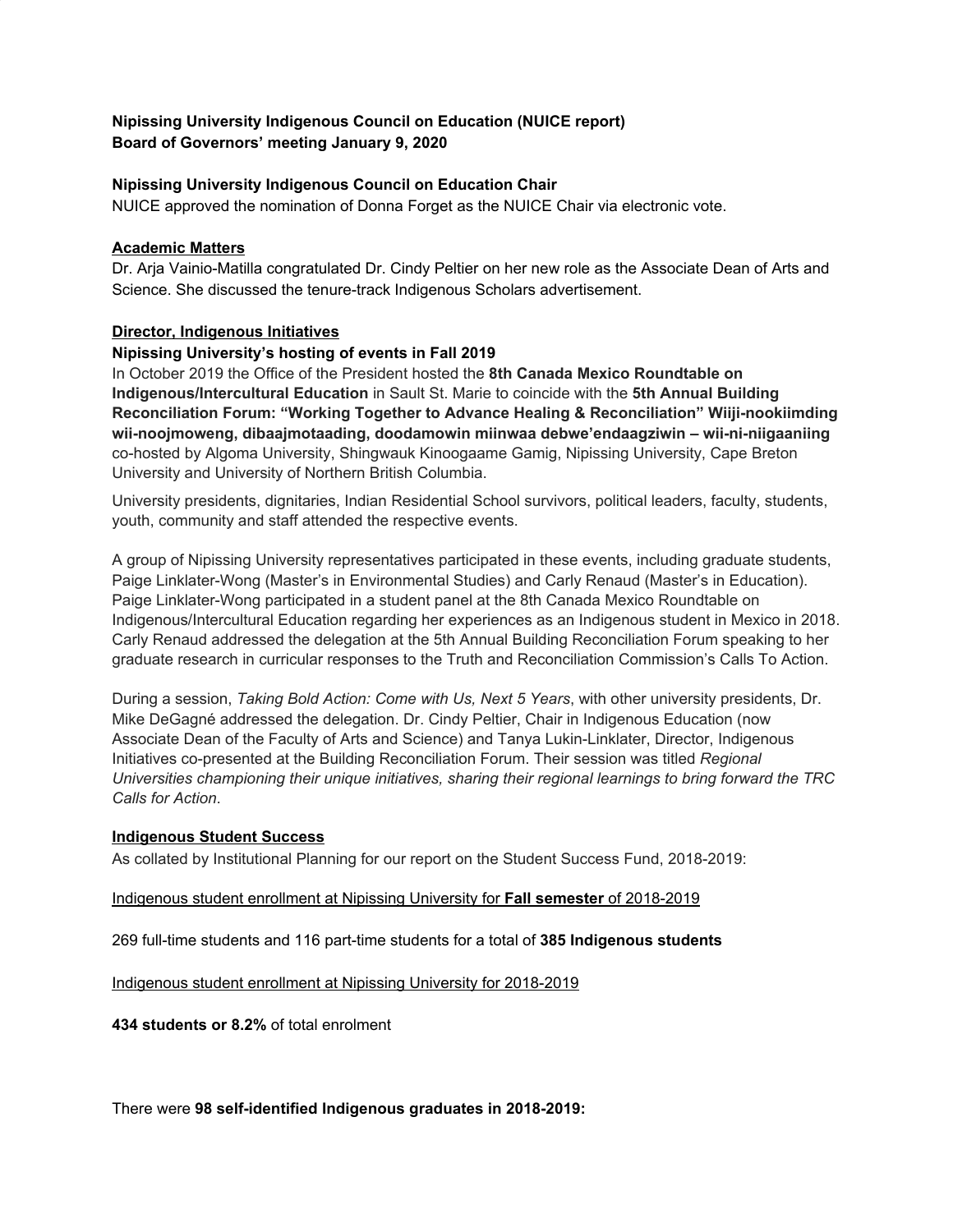Bachelor's degree Bachelor's Degree - Honours Certificates 9 Diplomas Master's Degrees

#### **Post Secondary Education Fund for Aboriginal Learners (PEFAL) - Student Success Fund**

We submitted our report to the Ministry of Training, Colleges and Universities (MTCU) for the Post Secondary Education Fund for Aboriginal Learners (PEFAL) - Student Success Fund on June 26, 2019. We receive \$675,886 annually in support of Indigenous Student Success programs and services in the Office of Indigenous Initiatives and Indigenous Education Programs.

#### **Summer Indigenous Institute**

The second year of the Summer Indigenous Institute (SII) featured the first cohort of students. The SII is overseen by the Office of Indigenous Initiatives at Nipissing University, in partnership with the other three Northern Ontario universities: Algoma University, Lakehead University, and Laurentian University. The three year pilot program is funded by the Ontario Ministry of Training, Colleges, and Universities (MTCU), and the program is funded from 2018 to 2021.

In July 2019, a group of 17 Indigenous students enrolled in the Summer Indigenous Institute. The Indigenous Studies courses (2) offered during the SII were designed in 2018 with special attention focused on how they could help students prepare for the rigours of an undergraduate career.

The students all completed the program successfully. Of the 17 students admitted to the SII, eight students will attend Nipissing University, four will attend Laurentian University, three will attend Lakehead University, and two are going to Algoma University.

Recruitment for the SII was multi-pronged in its approach and included a social media component.

A network of 16 facilitators from surrounding Indigenous communities served a key role in the week-long orientation of students into the program. Sharing circles, academic lectures, and experiential exercises were the most common forms of knowledge sharing during the orientation.

Research into Indigenous student transition was also conducted as part of the SII's mandate to enhance Indigenous education. A research team was identified and undertook intake assessments and interviews with the students on arrival to the program and exit interviews during the final week of the program. The researchers will conduct additional check-ins with the SII students in their first and subsequent years of undergraduate study to track success in Indigenous student retention.

Planning operations encompassed many facets to ensure the students' ease with their transition to undergraduate studies.

We submitted our narrative and financial interim reports to MTCU on October 31, 2019. We will also make adjustments to our programming for next summer based on what we have learned in the pilot year of student intake.

#### **Website Update**

Enji giigdoyang, the Office of Indigenous Initiatives, has redesigned our website to communicate our programs and services by audience. The substantial redesign was supported by External Relations.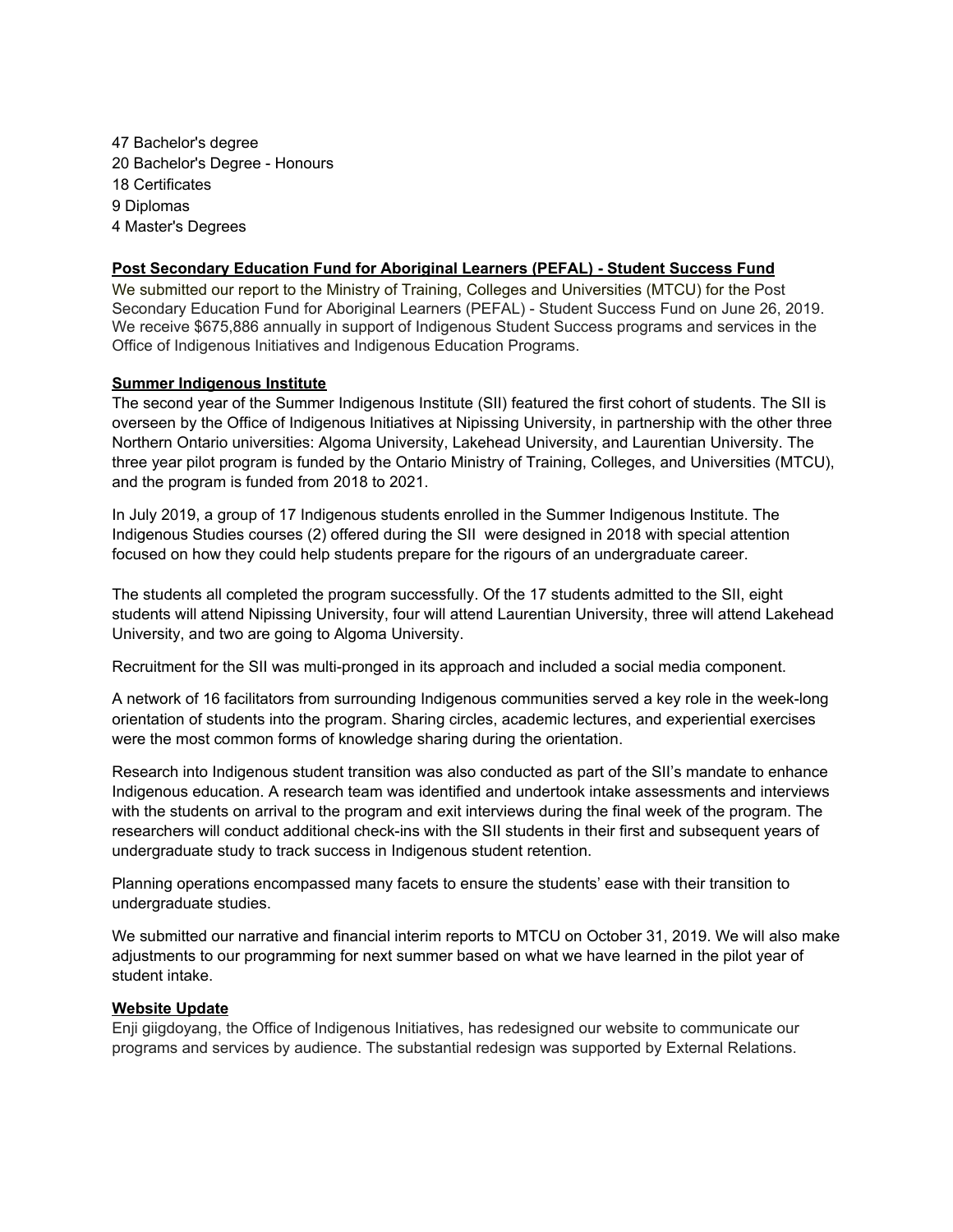# **Enji giigdoyang, Office of Indigenous Initiatives Events**

The 14th Annual Welcome Powwow hosted by Nipissing University's Office of Indigenous Initiatives and Canadore Colleges' First Peoples Centre welcomed over 200 K-12 students from Nbisiing Secondary School, Northern Secondary School and Algonquin Secondary School to campus.

For the first Enji giigdoyang Speaker of the 2019-2020 academic year, Darrel McLeod shared about his experience writing and the response to his award-winning memoir, *Mamaskatch*. There were 140 people in attendance at the talk including students from Nbisiing Secondary School and Chippewa Secondary School. Darrel McLeod also met with Indigenous students at Chippewa Secondary School during his visit.

# **Indigenous Education Programs**

- 1. **Bimose Tribal Council** In January 2019, the Schulich School of Education and Bimose Tribal Council entered into a renewed partnership to offer Nipissing University's Indigenous Teacher Education Program to members of Bimose communities in north-western Ontario. The program is nearing the end of Year 1, and we are working with Bimose Tribal Council to confirm funding for Year 2 (January to December 2020). We currently have 15 teacher candidates in this program.
- 2. **Esk'etmc First Nation, British Columbia** We recently finished delivering our Indigenous Classroom Assistant Program in this community. With the funding the community received from Jordan's Principle, a number of community members took either the entire or partial program (depending on the interests and job responsibilities of enrolled students). A graduation ceremony is planned for October 29th in the community with 5 individuals receiving our Indigenous Classroom Assistant Diploma.
- 3. **Oshki-Pimache-o-win:The Wenjack Institute** We are continuing our partnership with this Indigenous post-secondary institution in Thunder Bay to deliver our Indigenous Classroom Assistant Diploma Program for communities located in north-western Ontario. In July 2019, we enrolled a Year 1 (12 students) and a Year 2 (6 students) cohort and will continue our partnership into July 2020. We anticipate graduating 6 students in June 2020 in Thunder Bay.

# **4. On-Campus Summer Programs**

**a. Indigenous Teacher Education Program (ITEP)** – Our Year 2 cohort returned to complete their 2nd summer session and is currently taking online courses and their last practicum in anticipation of graduating in June 2020 (11 students). We refrained from enrolling a new Year 1 cohort in July because of a small number of applications. Although this was unexpected, it allows us to:

- i. review our current programming,
- ii. develop new academic supports for our students

**b. Teacher of Indigenous Language as a Second Language Program (TILSL)** – Our Year 2 cohort returned to complete their 2nd summer session and is currently taking online courses and their last practicum in anticipation of graduating in June 2020 (3 students). Two students will be certified to teach Anishnaabemwin. One student will be certified to teach Lunaape. We will begin communicating with other First Nations to market our expanded TILSL that includes Cree, Anishnaabemwin, Mohawk and Cayuga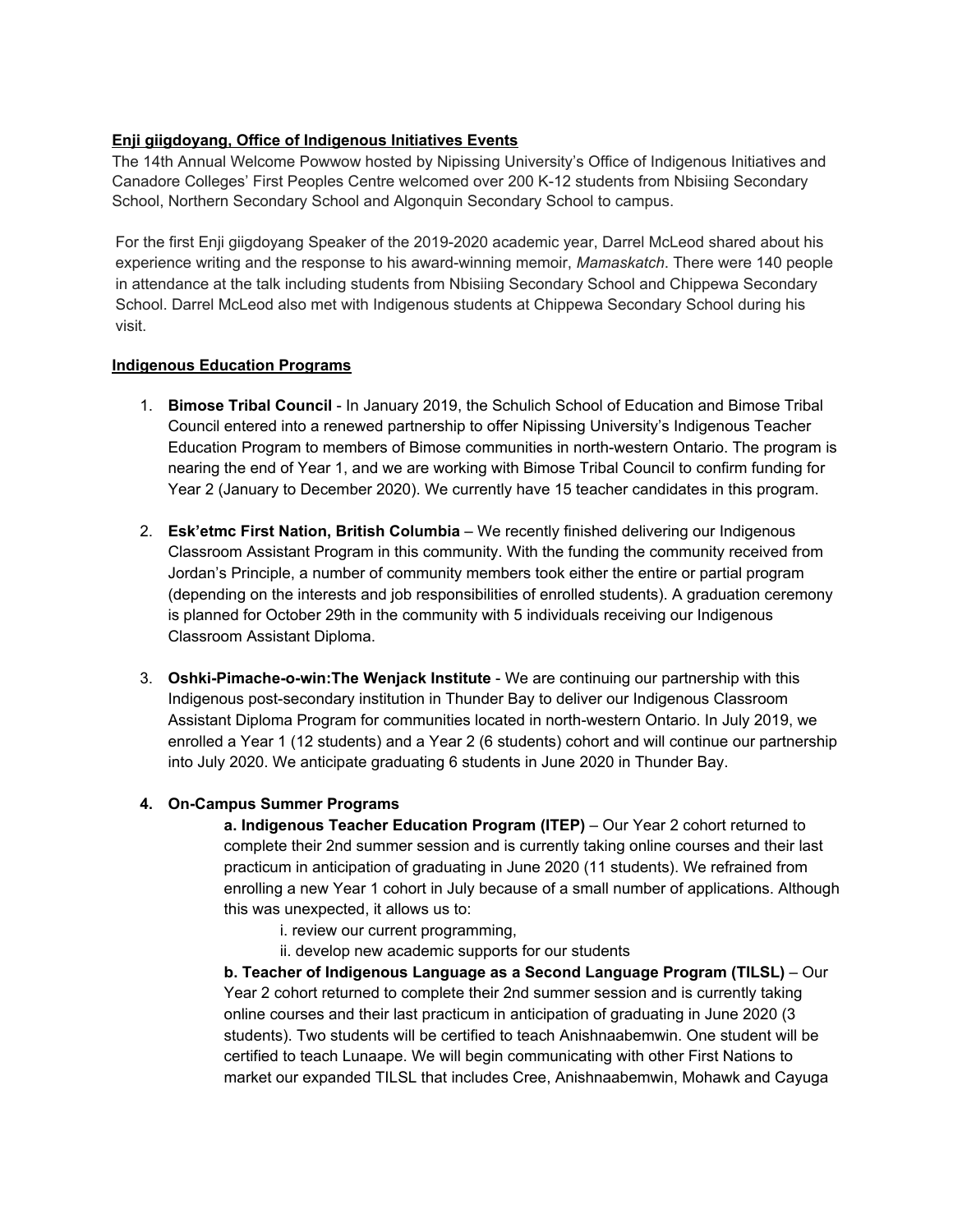to ascertain potential applicants for July 2020. We are also planning on offering Additional Qualifications, Native Languages Part 1 to run concurrently with TILSL. **c. Indigenous Classroom Assistant Diploma Program –** We welcomed a Year 1 and Year 2 cohort to campus in July 2019. We anticipate 15 graduates for ICADP in June 2020.

**5. New Programming -** We are working with Mamu Tshishkutamashutau Innu Education in Labrador to develop a community-based ICADP starting in spring 2020. This program will be partially administered in partnership with the College of the North Atlantic, to deliver the program to the communities of Sheshatsiu and Natuashish.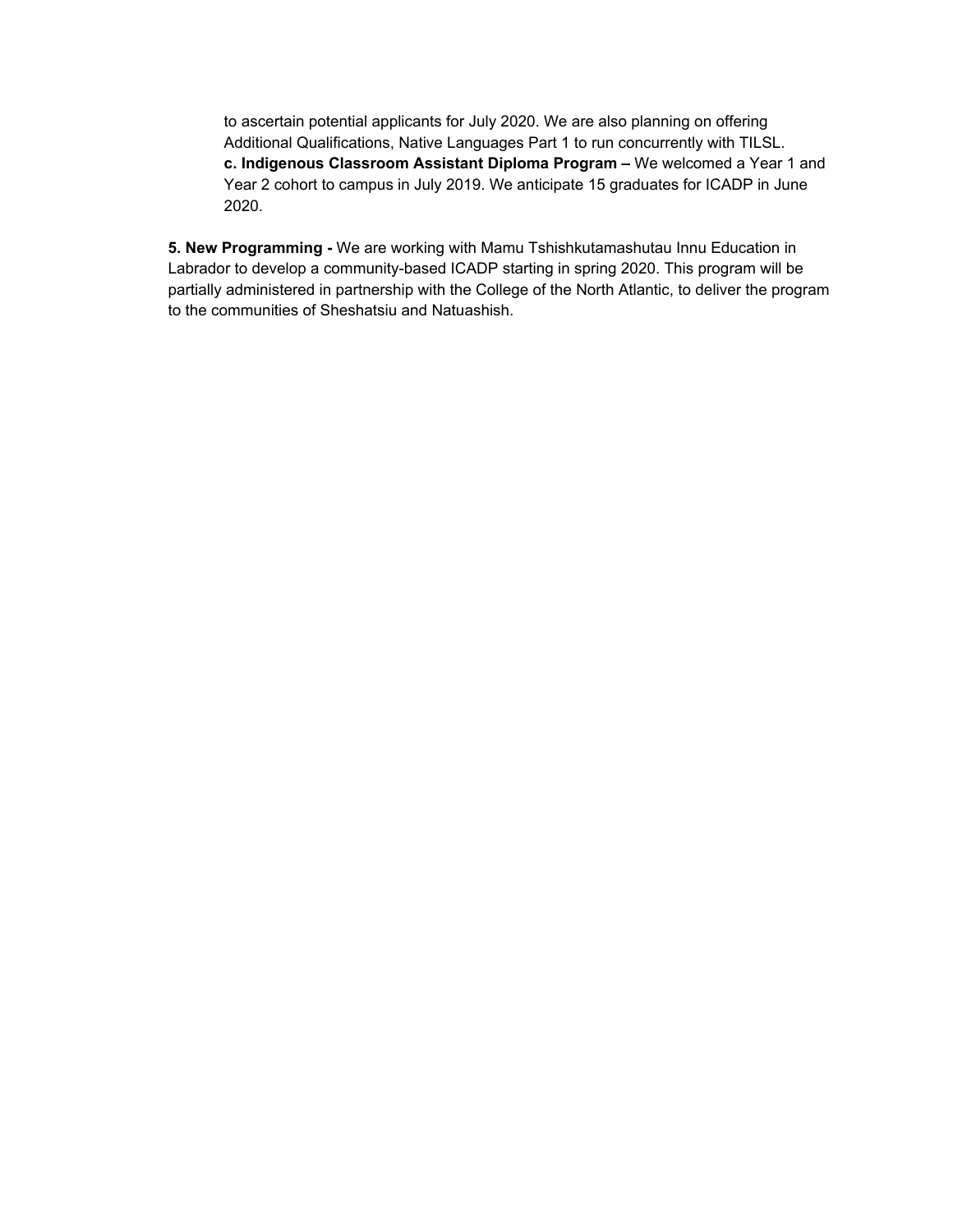

December 18, 2019

Tom Palangio, Chair c/o Board of Governors Nipissing University 100 College Drive North Bay, ON P1B 8L7

To the Nipissing University Board of Governors;

The Research Ethics Board performs a very valuable task for the research community and for the University. According to the Terms of Reference for the Research Ethics Board (NUREB), approved by the Board of Governors May 2015, members and the Chair of the NUREB are appointed by the Board on the recommendation of the Provost and Vice-President, Academic and Research.

The Terms of Reference states the following:

The Nipissing University Board of Governors appoints NUREB members, including the Chair through a fair and impartial process. Recommendations are provided by the NUREB to the PVPAR for appointment by the Board of Governors, taking into account the needed qualifications and expertise. NUREB members shall serve for a three-year term that may be renewed once. When appointing members, the NUREB shall establish their terms to allow for continuity of the research ethics review process.

In accordance to the above, I would like to bring forward, for the Board's consideration, the following recommended individuals including the terms, for membership on the Research Ethics Board:

Black, Nancy, Executive Director, Library Services. The REB recommends Dr. Black to serve as an administration representative.

• 3 year term – January 2020 – June 2023, renewable

Borody, Wayne, Associate Professor, Faculty of Arts and Science - Philosophy. The REB recommends Dr. Borody to serve as a faculty representative.

• 3 year term – January 2020 – June 2023, renewable